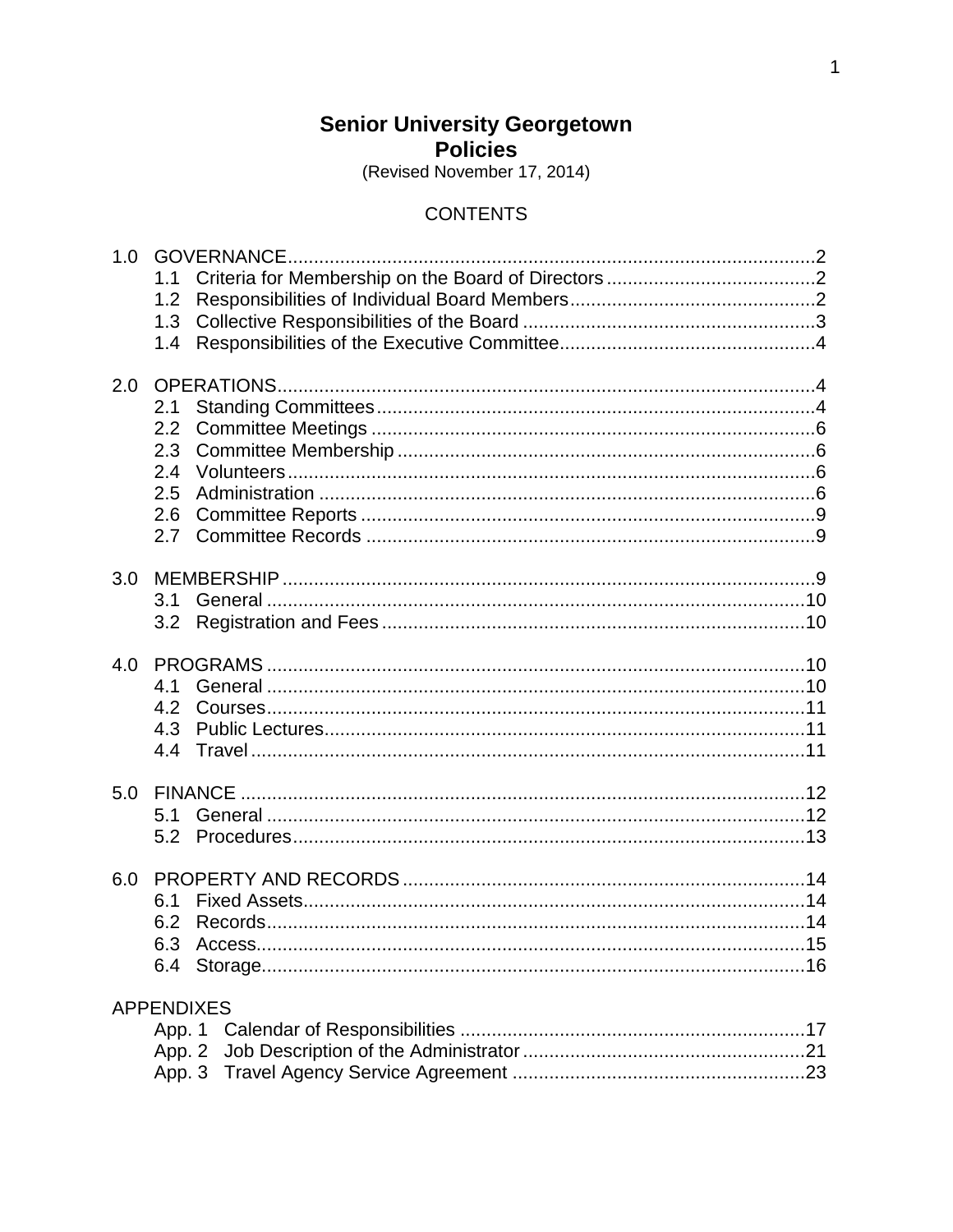These policies are designed to provide a framework for making decisions concerning the programs and activities of Senior University. They represent guidelines that have been carefully considered and are based on the past practices of Senior University. Modifications or exceptions may be made at the discretion of the Board.

#### **1.0 GOVERNANCE**

- **1.1 Criteria for Membership on the Board of Directors.** Each candidate for Board membership shall possess (1) a firm commitment to the mission of Senior University, (2) a willingness to give the required time and effort to Board responsibilities and, in addition, at least one of the following attributes:
	- A. Experience with similar not-for-profit organizations or educational institutions
	- B. Substantial knowledge of local resources, issues, or needs
	- C. Expertise in finance, law, marketing, curriculum, fundraising, or other specialties needed by the Board
	- D. An ability to represent a special institutional, organizational, or other constituency within the community.
- **1.2 Responsibilities of Individual Board Members.** Each member of the Board is expected to:
	- A. Attend all regular and special meetings of the Board and the University. The Board shall meet regularly at 1:00 p.m. on the third Monday of every month except July. A member absent from three consecutive regular meetings of the Board without an explanation acceptable to the Board shall be presumed to have resigned.
	- B. Serve on at least one committee of Senior University.
	- C. Chair a committee of Senior University if requested.
	- D. Represent Senior University to the community.
	- E. Be familiar with Senior University's mission, goals, Bylaws, methods of governance, administrative structure, and programs.
	- F. Enroll, attend, and participate in classes, lectures, appreciation functions, and other activities of Senior University.
	- G. Receive no personal gain or profit from any Senior University activity other than honoraria provided to faculty and speakers.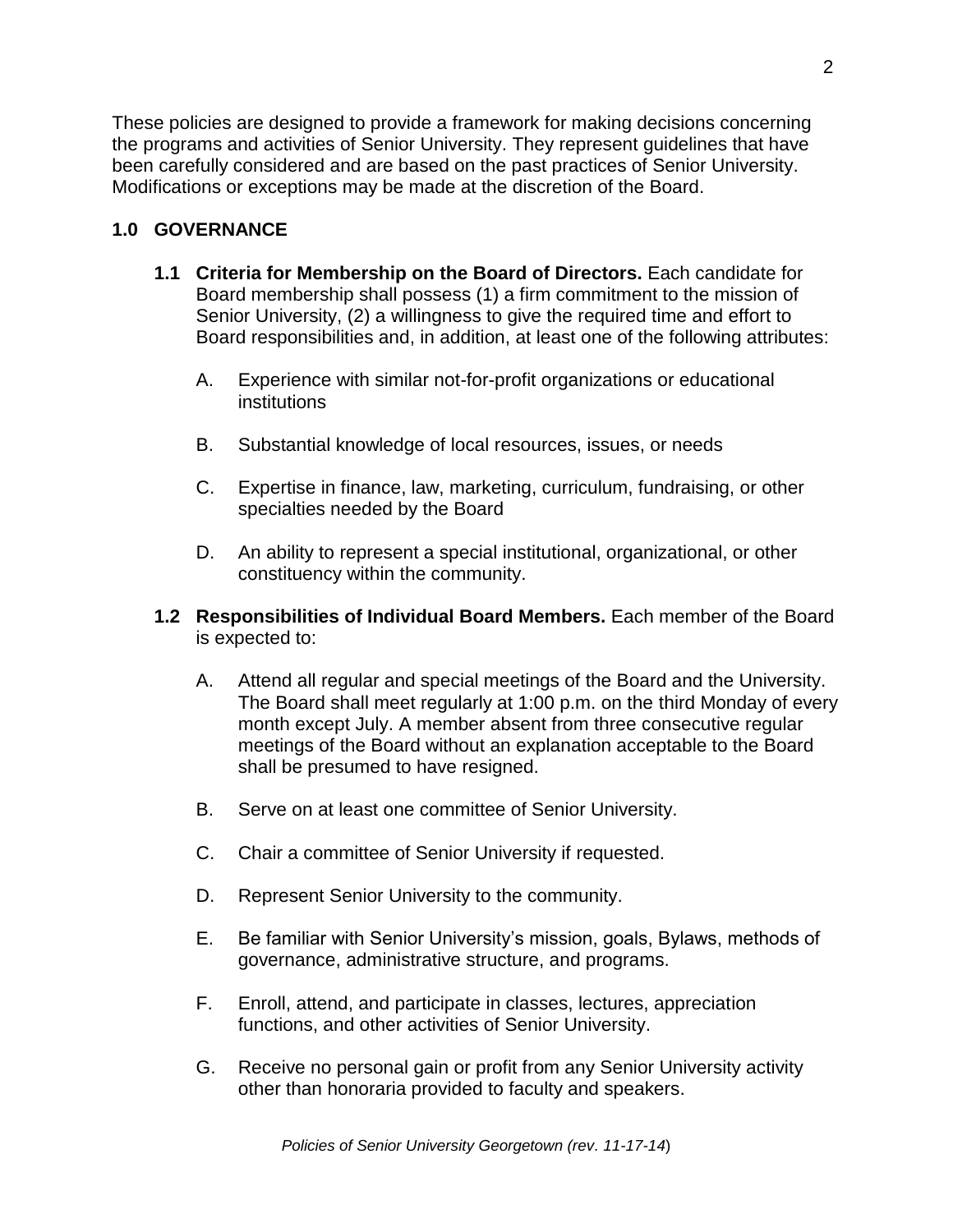H. Carry out his/her responsibilities in an ethical manner.

### **1.3 Collective Responsibilities of the Board**

- A. Establish and implement policies and procedures to accomplish the mission of Senior University.
- B. Approve and monitor the annual budget of Senior University.
- C. Designate persons authorized to sign checks.
- D. Establish membership dues and course registration fees.
- E. Hire an Administrator, approve his/her job description and employment agreement, monitor his/her services, and approve the annual evaluation of his/her work submitted by the Executive Committee.
- F. Provide for adequate custody and protection of Senior University assets and records.
- G. Ensure that the policies of Senior University are reviewed annually and revised as necessary.
- H. Oversee the work of the various committees of Senior University to ensure that the programs and policies of the University are effectively implemented.
- I. Recruit and support an active network of volunteers not members of the Board to facilitate and implement the various programs and activities of Senior University.
- J. Provide a website and other channels of electronic and print communication to disseminate information to the membership and to promote interaction between the membership and the leadership.
- K. Provide a program to solicit financial contributions to enable Senior University to expand the scope and improve the quality of its programs.
- L. Consider making a contribution to a 501(c)(3) organization, selected by the family, in memory of a Board member, faculty member, or close relative of a Board or faculty member.
- M. Approve a calendar for meetings of the Board each year and set a date for the Annual Meeting of the membership.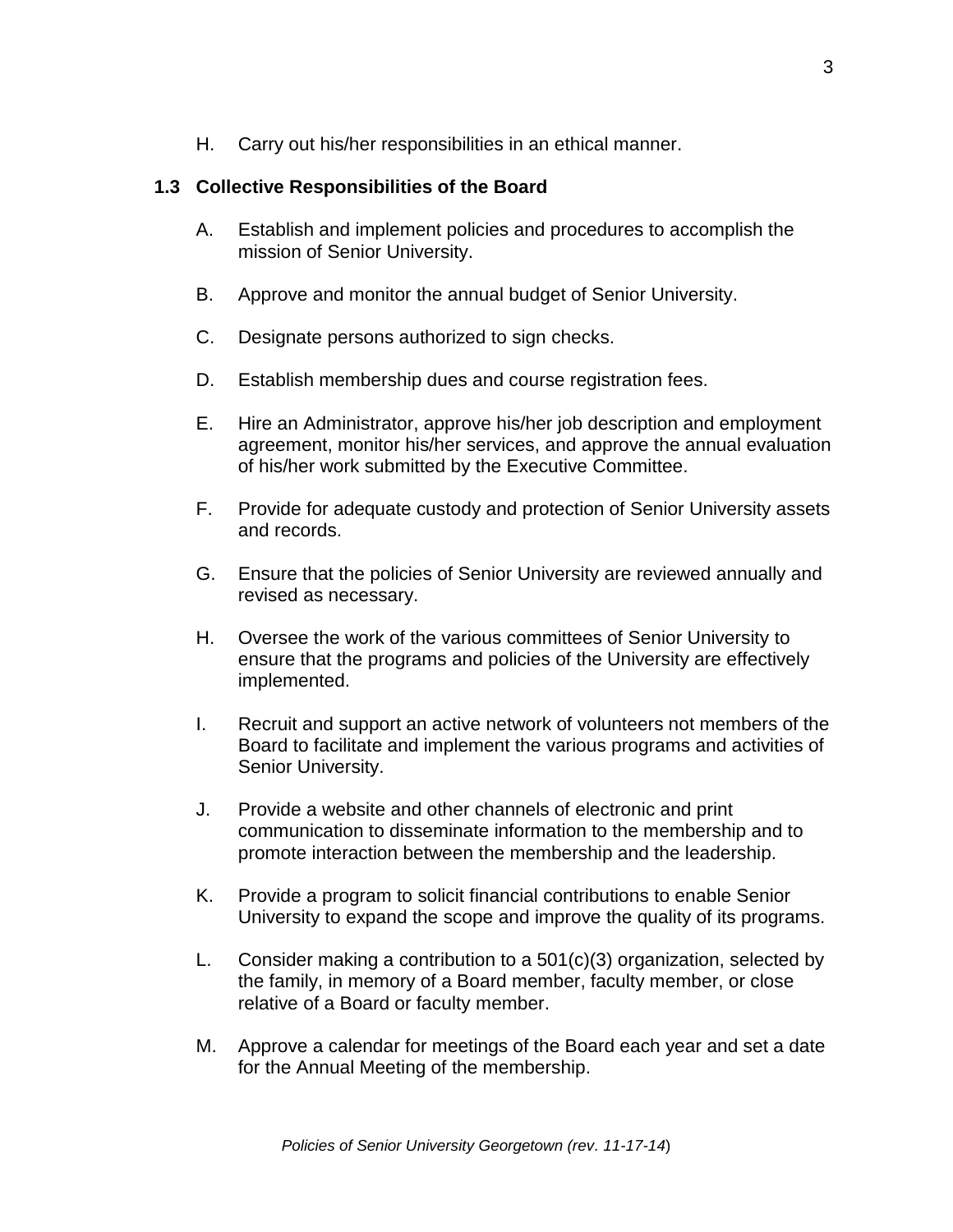#### **1.4 Responsibilities of the Executive Committee**

- A. Conduct a search for and interview candidates for the position of Administrator, when needed, and submit recommendations to the Board.
- B. Conduct a performance review of the Administrator based on written performance criteria each October and submit the results to the Board for approval.

# **2.0 OPERATIONS**

- **2.1 Standing Committees.** The standing committees of the University shall consist of the following:
	- A. **Bylaws and Policies Committee.** This Committee is responsible for conducting an annual review of the Bylaws and policies of Senior University. The Committee shall present proposed revisions in the Bylaws and policies to the Board for its consideration and approval. Proposed changes in the Bylaws approved by the Board shall then be presented to the membership for approval at the Annual Meeting. Proposed changes in the policies may be approved by the Board and do not require approval by the membership.
	- B. **Community Relations Committee.** This Committee is responsible for developing and strengthening relationships throughout the Georgetown community and for enhancing the image of Senior University as a valued asset to the community.
	- C. **Curriculum Committee.** This Committee is responsible for planning programs of courses and summer lectures, for implementing these programs, and for recruiting and retaining faculty. The Committee shall determine the perceived value of each course and summer lecture by means of student evaluation forms and utilize the results in planning future offerings.
	- D. **Facilities Committee.** This Committee is responsible for securing the facilities required for Senior University events and for the physical arrangements required in each venue.
	- E. **Finance Committee.** This Committee is responsible for developing and implementing a plan to provide adequate financial resources to support the programs and staff of Senior University currently and in the future. The Committee shall prepare an annual budget proposal for approval by the Board, monitor the administration of the budget, and report the financial status of the University to the Board monthly and to the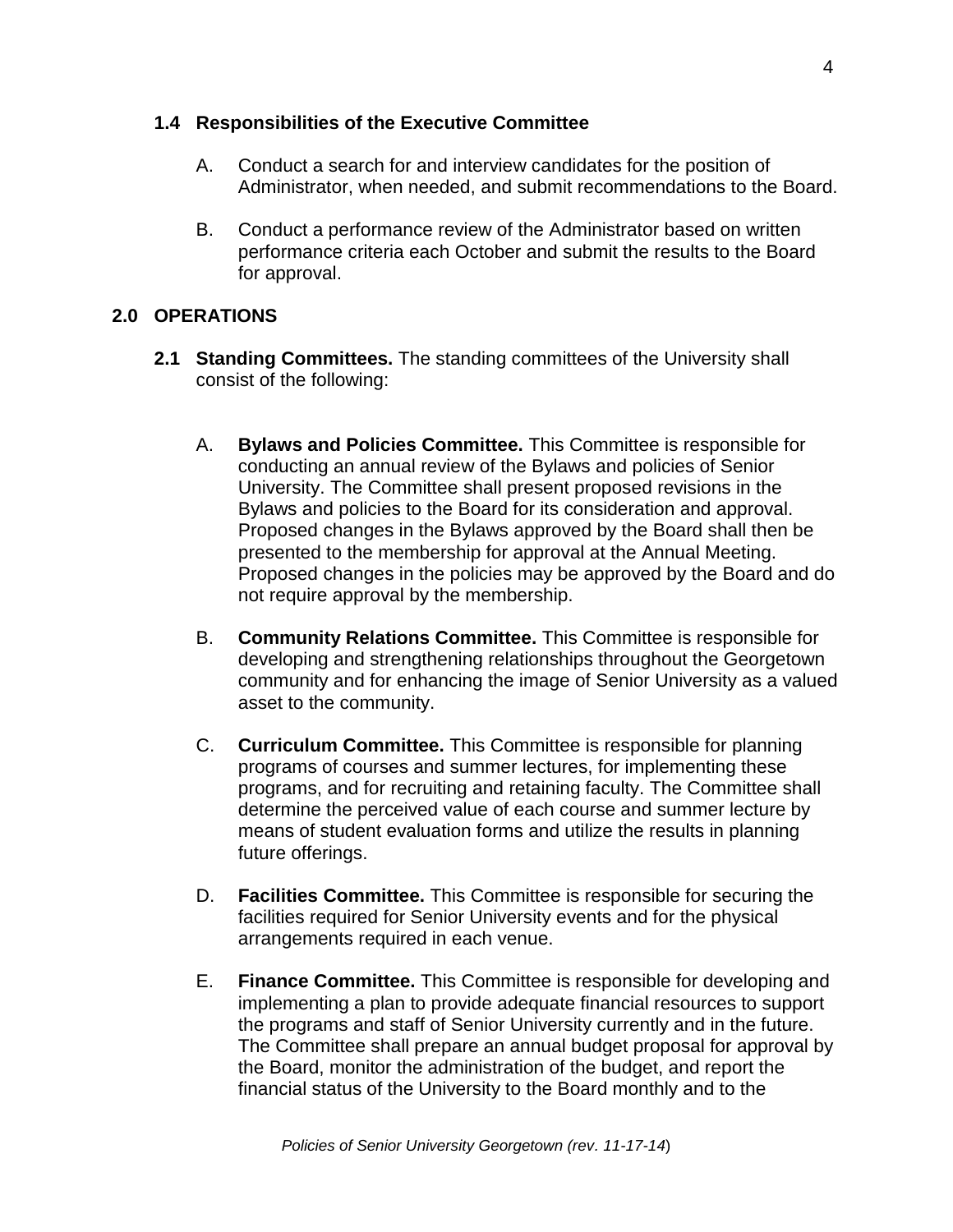membership at the Annual Meeting. The Treasurer shall serve on this Committee.

- F. **Lectures Committee.** This Committee is responsible for developing a program of lectures open free of charge to the public of all ages.
- G. **Membership Committee.** This Committee is responsible for recruiting new members and for encouraging continued membership. The chair or designated Committee members shall work with the Administrator to maintain membership information including statistics regarding the numbers of members.
- H. **Nominating Committee.** This Committee is responsible for maintaining a list of potential candidates for Board membership and, pursuant to Bylaw 3.5 of Senior University, for presenting a slate of candidates for those Board positions that will become vacant at the end of the calendar year for consideration by the Board at its November meeting. Following approval by the Board, the Committee shall present the slate of candidates for consideration by the membership at the Annual Meeting. Every effort shall be made to ensure that the nominees of the Committee reflect the diversity of the community. The Committee shall also present a slate of officers for the following calendar year pursuant to Bylaw 3.5.
- I. **Publicity Committee.** This Committee is responsible for developing and implementing plans to publicize the programs and offerings of Senior University as widely as possible through print and electronic media and through informal means.
- J. **Social Committee.** This Committee is responsible for planning Senior University social events and overseeing the implementation of those plans.
- K. **Strategic Planning Committee.** This Committee is responsible for developing a Strategic Plan for Senior University for each calendar year and submitting a proposed plan for the following year for approval by the Board at its December meeting.
- L. **Technology Committee**. This Committee is responsible for ensuring the availability of the equipment needed for the various programs and activities of Senior University. The Senior University Administrator shall serve on this Committee.
- M. **Travel Committee.** This Committee is responsible for overseeing the planning, implementation, and evaluation of Senior University trips.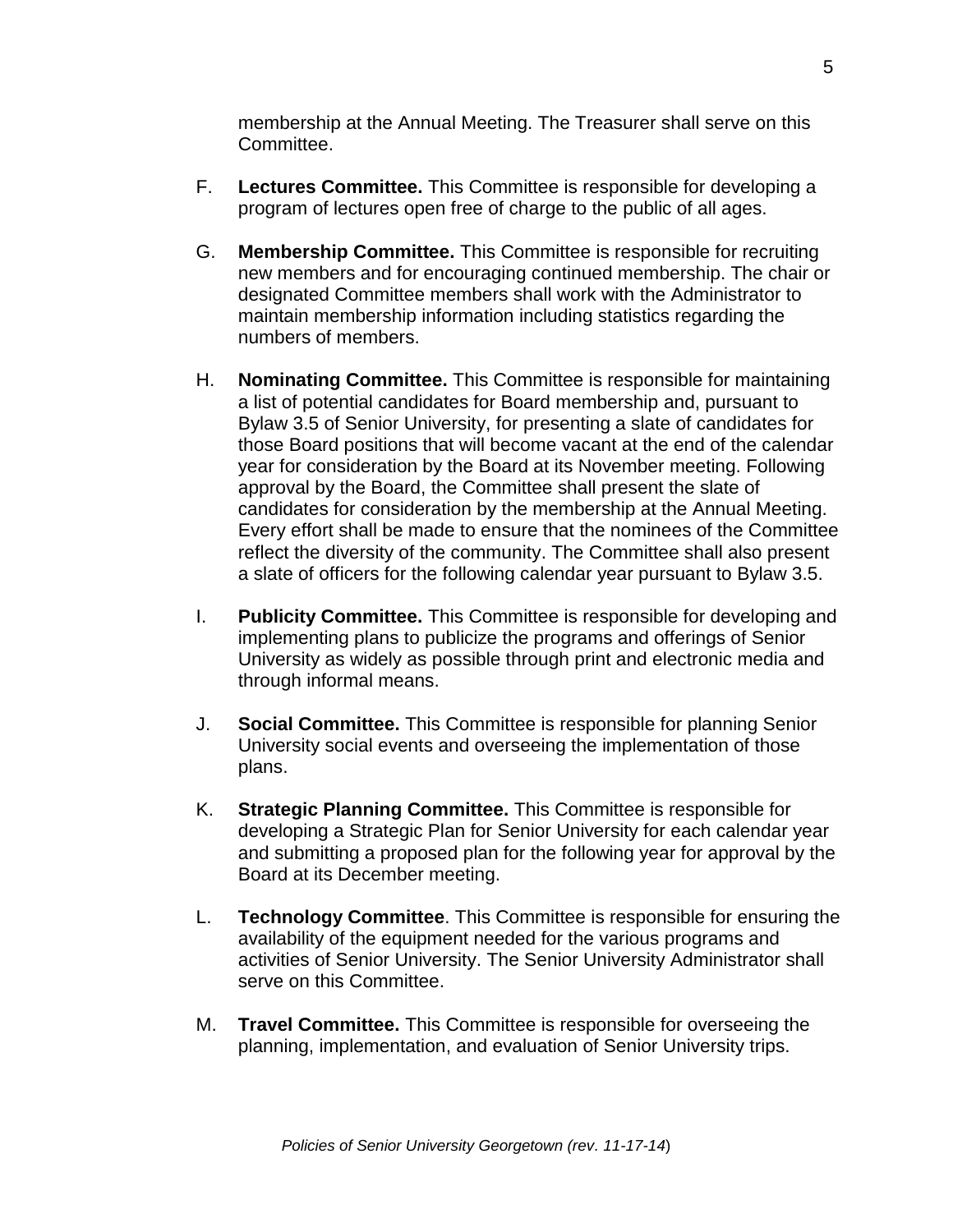- N. **Volunteers Committee.** This Committee is responsible for recruiting and overseeing the work of Senior University volunteers. The Committee shall work with the Administrator to ensure sufficient volunteer support throughout the year.
- O. **Website Committee.** This Committee is responsible for the design and content of the Senior University website and for working with the webmaster to ensure that the website is current, accurate, and userfriendly. The webmaster shall serve on this Committee.
- **2.2 Committee Meetings.** Each standing committee shall meet at the request of any committee member, and, in any case, shall meet no less often than once each calendar year.
- **2.3 Committee Membership.** Each standing committee, each year, shall include at least one member who has never before served on that committee.

### **2.4 Volunteers**

- A. The programs of Senior University shall be carried out by member volunteers insofar as possible.
- B. Senior University shall ensure that each volunteer receives adequate and appropriate training and recognition.

# **2.5 Administration**

- A. The Administrator shall perform the duties outlined in his/her employment agreement and job description in accordance with the Bylaws and policies of Senior University.
- B. The Administrator shall be responsible for maintaining the office of Senior University. The office hours shall be posted on the door and on the website. The office shall be open from 9:00 a.m. to noon and 1:00 to 4:00 p.m. Monday through Thursday except that it shall be closed on MLK Day, Memorial Day, Independence Day, Labor Day, Thanksgiving Day and the following Friday, and from December 24 through January 1. It may be closed or be open irregular hours at other times as well, in which case these additional closings or irregular hours shall be posted on the website and on the door and shall be announced in advance by email to the members.
- C. If the office must be closed temporarily for errands on- or off-campus, a notice shall be posted on the door indicating when it will reopen.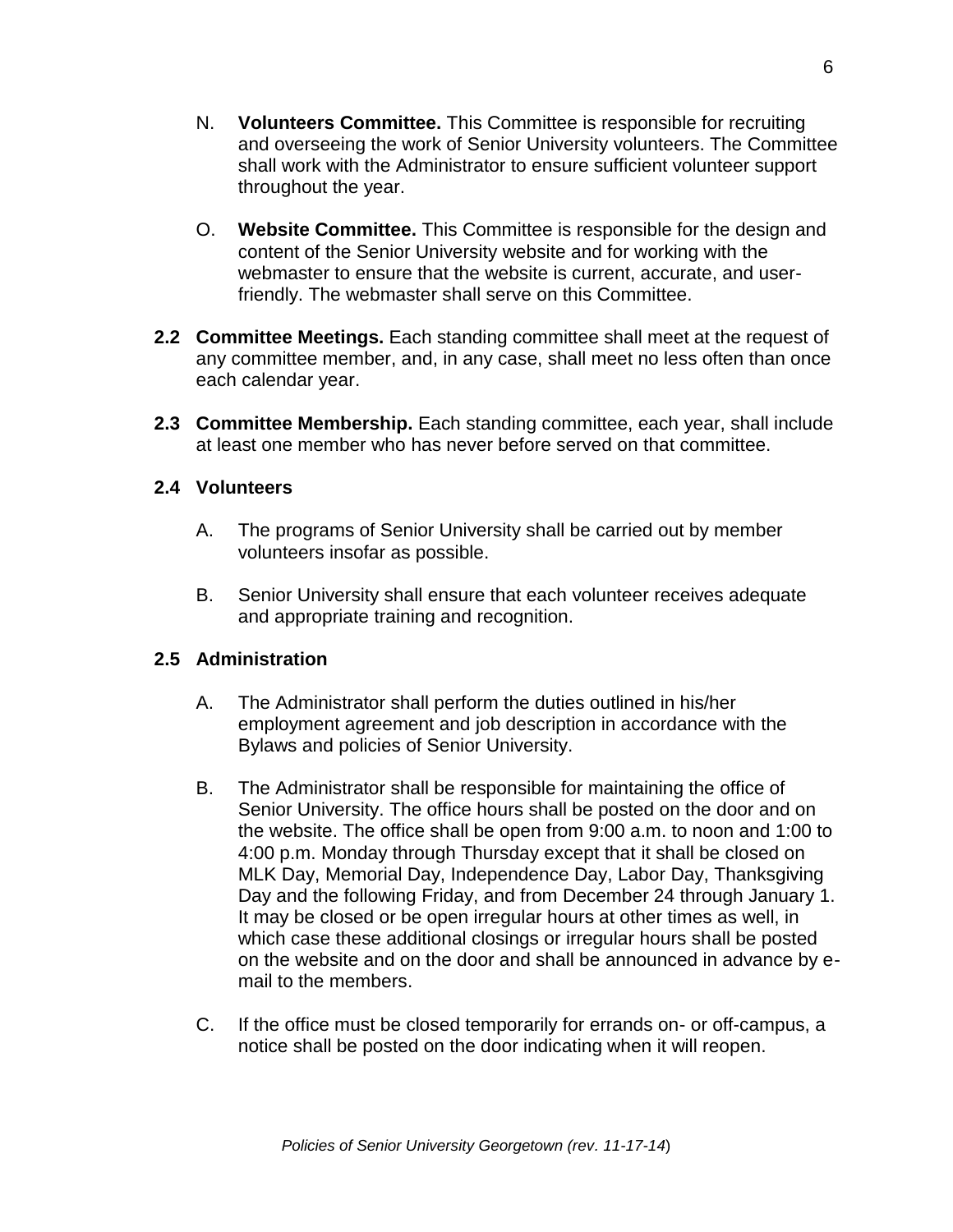- D. In the event that after-hours or weekend work should be required of the Administrator, he/she may keep a written record of these hours and compensating time off may be granted subsequently by the President.
- E. The Administrator shall maintain the membership records of Senior University and shall update these records at least monthly. The date of expiration shall be clearly identified with each membership.
- F. Each member shall be sent a renewal notice by electronic means or by U.S. mail prior to the expiration of his or her membership.
- G. For purposes of long-term comparisons, the membership in a given calendar year shall be the paid membership as of December 31, and the enrollment in any term shall be the paid enrollment as of the final day of classes. Short-term status reports or comparisons may also be provided.
- H. The Administrator shall maintain the financial records of Senior University, collect fees, issue receipts, make deposits, and retain receipts for payments. All deposits shall be made promptly. Checks submitted by members on the travel waitlist shall be kept in a secure location for disposition when the member's travel status is confirmed.
- I. The Administrator shall maintain a current inventory of the equipment and fixed assets of Senior University, confirm the physical presence of each item at the conclusion of the winter term each March, and report any discrepancies to the President.
- J. The Administrator shall obtain bids and arrange for the authorized purchase or lease of materials and equipment as directed.
- K. The Administrator shall maintain current back-up files of membership and financial records and a current inventory of equipment in a secure off-site location. The Administrator shall also perform fixed-time backups of financial records on a monthly, quarterly, and annual basis upon completion of each such periodic financial statement.
- L. The Administrator shall submit the Payroll Tax Deposit each month and shall prepare all other necessary governmental reports, forms, and other required documents in a timely manner for submission by the Treasurer.
- M. In addition to membership and financial records, the Administrator shall also maintain in a secure location permanent records of courses offered each term, public lectures, trips, and other programs offered, lists of Board members and officers each year, lists of committee members and chairs each year, and reports of the President. When available, records of committee activities, photographs, significant memorabilia, members'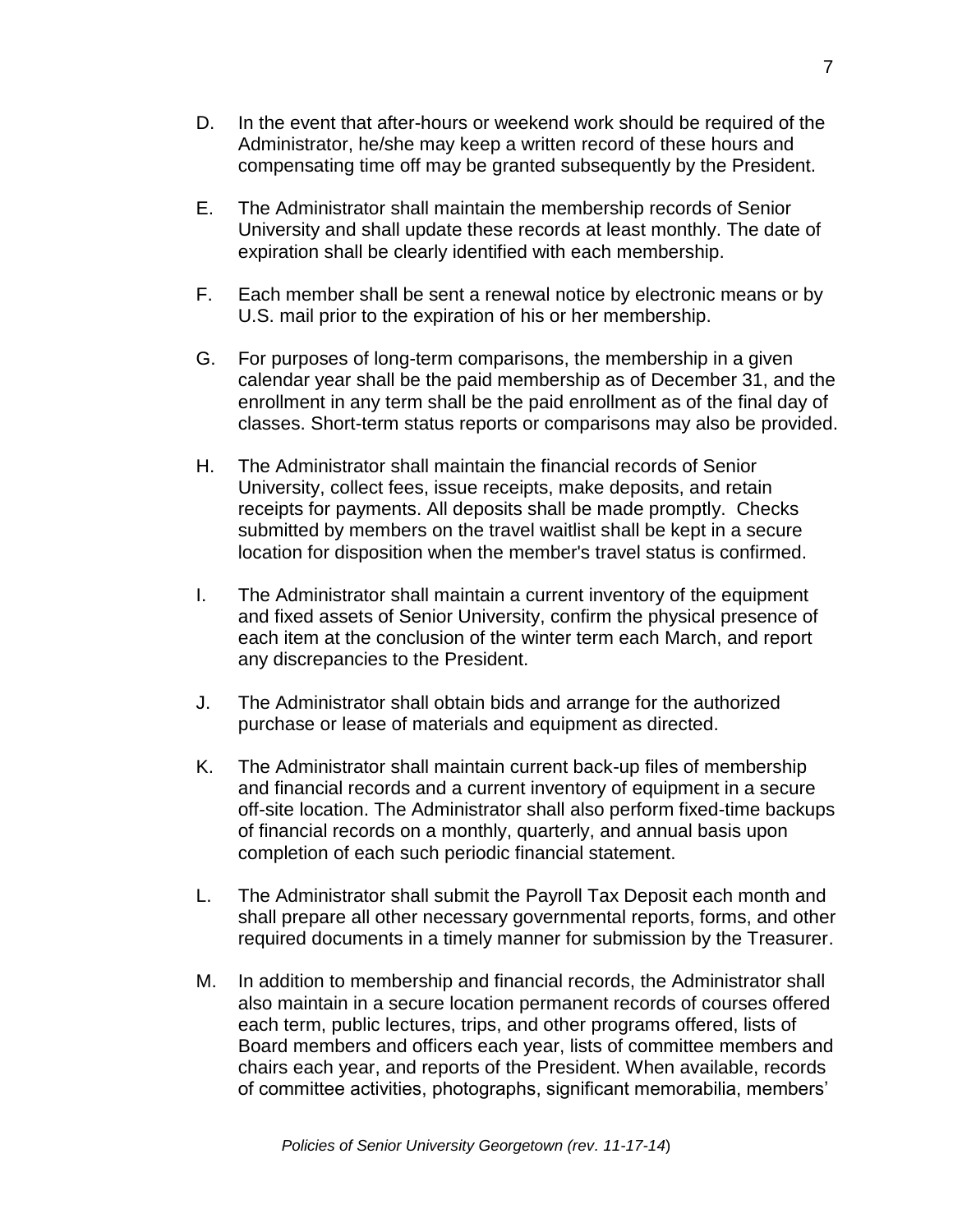personal accounts, and related materials shall also be maintained and made available to members.

- N. At least five days prior to each meeting of the Board the Administrator shall distribute an agenda developed by the President. Insofar as possible, any explanatory or reference materials shall be distributed with the agenda rather than distributed at the meeting. Committee reports shall be distributed in writing when possible.
- O. The Secretary, or the Secretary's designee, shall record the minutes of each meeting of the Board. The minutes of each meeting shall be distributed to the Board members by the Administrator between three and seven days following the meeting. The minutes shall include the date and place of the meeting and the names of the Board members and others present. They shall state each motion made, indicate who moved and seconded it, and whether or not it was approved. They may state items discussed but not acted on and may also include other content presented by Board members if written copies are submitted to the Administrator within 48 hours of the meeting.
- P. Every document distributed by Senior University shall carry a date so that subsequent revisions will be easily identifiable.
- Q. The Administrator shall notify the Webmaster within one week of any change in Board or committee membership, and the Webmaster shall then reflect the change on the website within one week so as to provide members with current information concerning the Senior University leadership.
- R. The Administrator shall acknowledge with thanks each tax-deductible gift to Senior University within 60 days of receipt.
- S. Gifts to Senior University consisting of items other than cash or negotiable securities shall be accepted only with the approval of the Board.
- T. The Administrator shall work closely with the faculty, the volunteers, the committees, and the Board to accomplish the mission of the University. Close and continuing relationships with the Volunteers Committee, the Travel Committee, and the Webmaster are especially important. The Administrator and the chair of the Volunteers Committee shall work to ensure that there are sufficient office volunteers and classroom assistants to carry out the work of Senior University each term. A request for volunteers shall be included with every Senior University mailing as necessary and appropriate.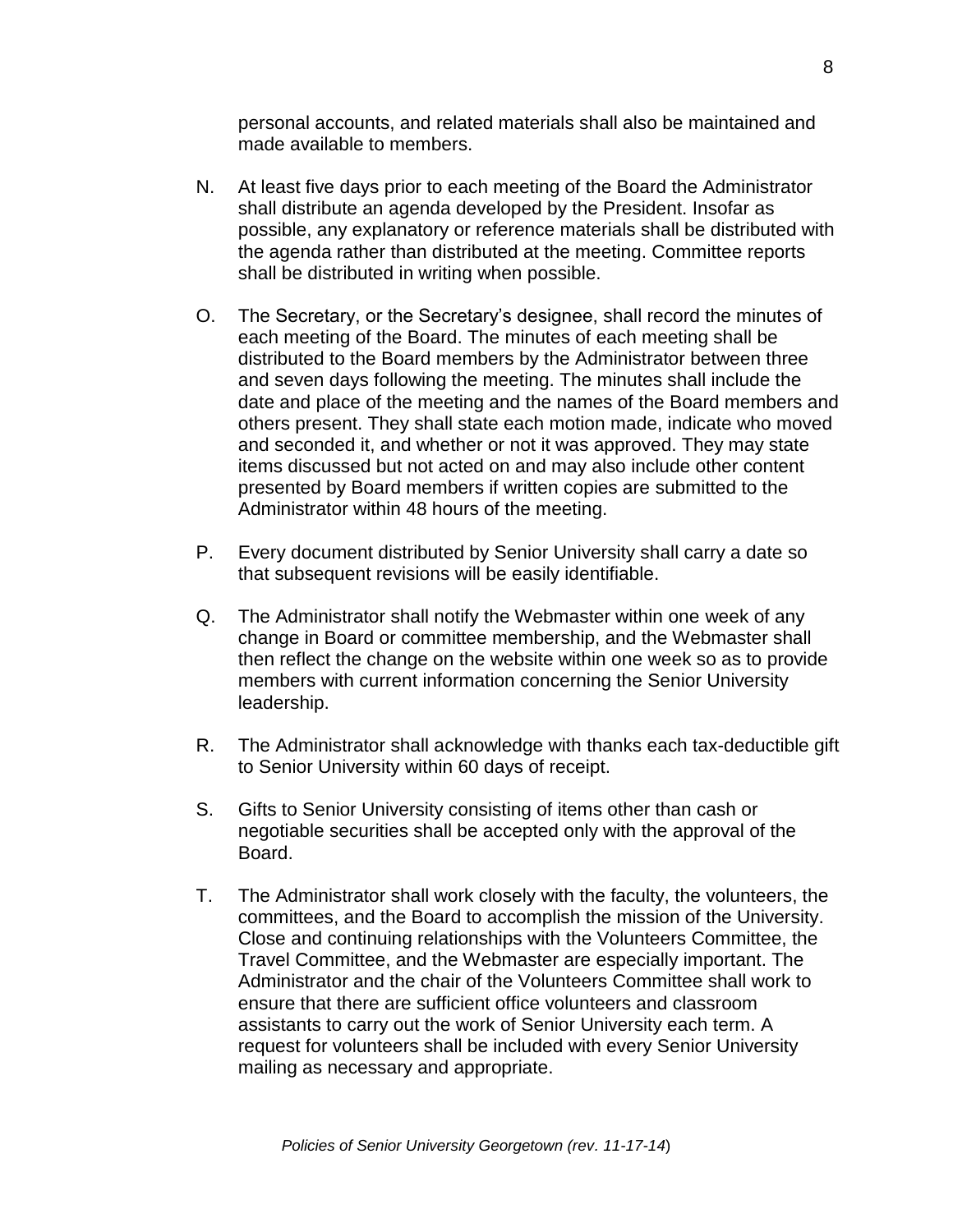- U. The Administrator shall maintain an Administrator's Handbook containing (A) a copy of the job description for the position, and (B) a week-by-week or day-by-day calendar of the duties performed by the Administrator routinely throughout a sample year. All deadlines shall be cited together with any other information or suggestions relevant to successful performance in the position of Administrator. The format of the Handbook shall be determined by the Administrator and approved by the President. The document shall be revised annually to reflect any changes in the policies, procedures, or practices of Senior University, but the dates cited in the Handbook need not match the specific dates in any given year. The content to be included shall reflect the purpose of the Handbook, which shall be (A) to help the Administrator to meet deadlines by providing a readily available reference guide, (B) to assist the officers and Board in overseeing the work of the Administrator and to alert them if and when additional help is needed, and (C) to facilitate continuity and stability in the event of the unavailability of the Administrator.
- V. The current job description of the Administrator shall be attached as an appendix to this document.
- W. A monthly calendar of the responsibilities of the Board, its various committees, and other parties shall be attached as an appendix to this document.
- **2.6 Committee Reports.** The chair of each committee shall submit a written report to the Board each year between September 1 and the final meeting of the Board in that calendar year. The report shall (1) summarize the activities and actions of the committee during the year with emphasis on the specific actions taken to achieve the mission of Senior University, (2) assess the extent to which the committee has accomplished the tasks assigned to it in the Strategic Plan, if any, and (3) if possible, suggest additional actions to be considered in the following year to enable the committee or the Board to become even more effective in accomplishing the mission of the University.
- **2.7 Committee Records.** The chair of each committee shall maintain a file detailing the activities of the committee each year, including personal contacts established, correspondence sent and received, and other materials likely to be helpful to successor committees. This file may be either delivered directly to the chair of the successor committee or deposited in the office of Senior University for delivery to the successor chair.

#### **3.0 MEMBERSHIP**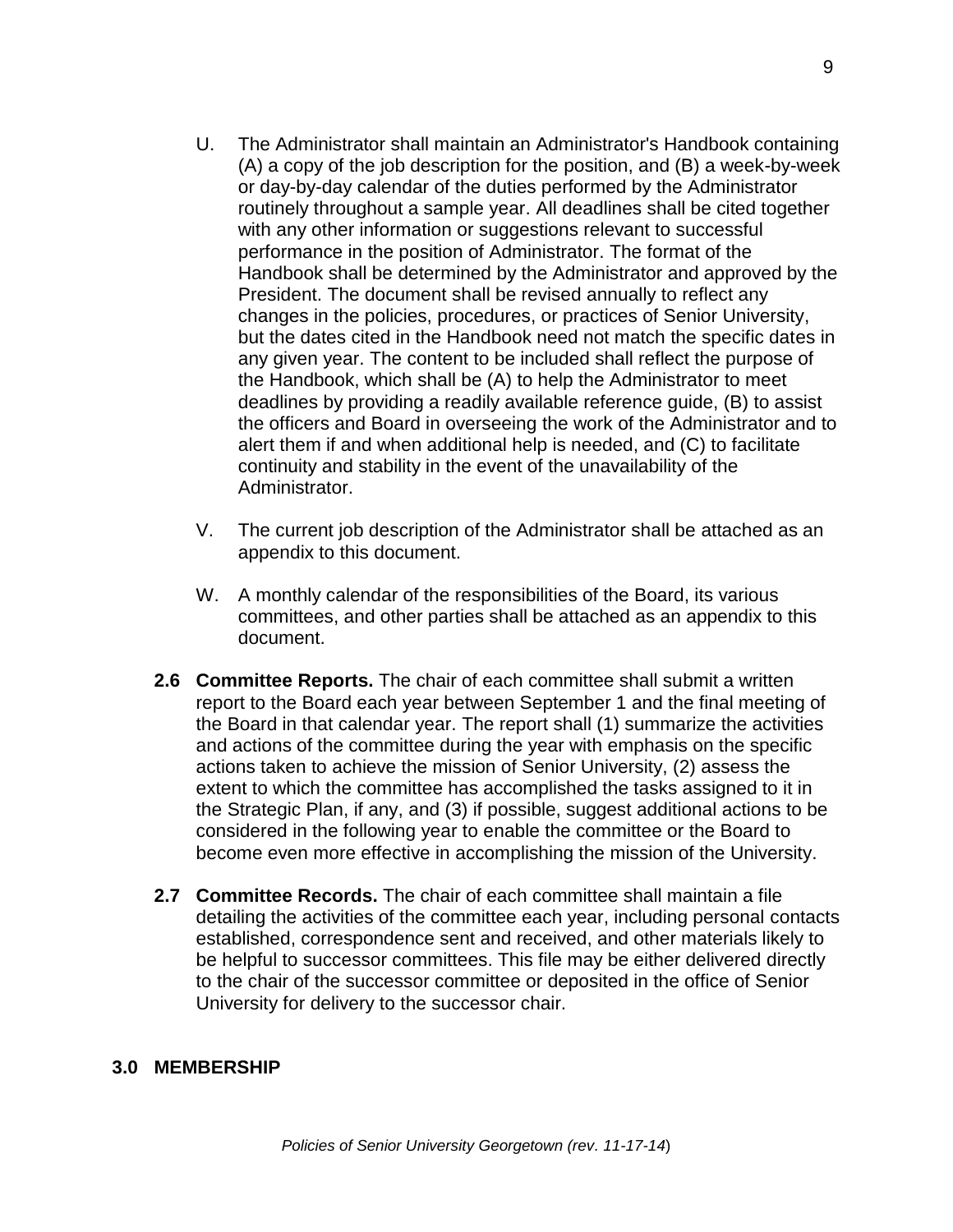### **3.1 General**

- A. The spouse of a Senior University member may join the University even though he/she does not meet the age requirement.
- B. A member may be accompanied by a non-member when necessary to provide personal assistance.
- C. Subject to the availability of facilities, the Annual Meeting of the membership shall be held on the first Wednesday of December.

# **3.2 Registration and Fees**

- A. Senior University membership dues and course registration fees are not transferable, and no refunds shall be given except at the discretion of the President for reasons of unforeseen medical or physical conditions.
- B. Members who teach courses are exempt from paying course registration fees during the terms in which they teach.
- C. Board members are not exempt from paying membership dues, course registration fees, or travel fees.
- D. Founding members Adam Blatner, Winnie Bowen, and Linda Watkins may retain their memberships in Senior University and attend classes without further payment of membership dues or registration fees. They must register for the classes desired and are subject to class size limitations.

# **4.0 PROGRAMS**

# **4.1 General**

- A. Senior University is committed to the exchange of information and ideas in an atmosphere of free inquiry and discussion. Its goal is to present a varied program of classes, lectures, travel activities, and other learning opportunities designed to provide intellectual stimulation, cultural experiences, and personal enjoyment.
- B, Faculty and other speakers in Senior University programs are expected to demonstrate professionalism and their efforts are expected to contribute to the mission of the University as stated in its Strategic Plan. Senior University shall be politically and ideologically neutral.
- C. Faculty teaching courses and speakers offering summer lectures are expected to provide their services to Senior University free of charge.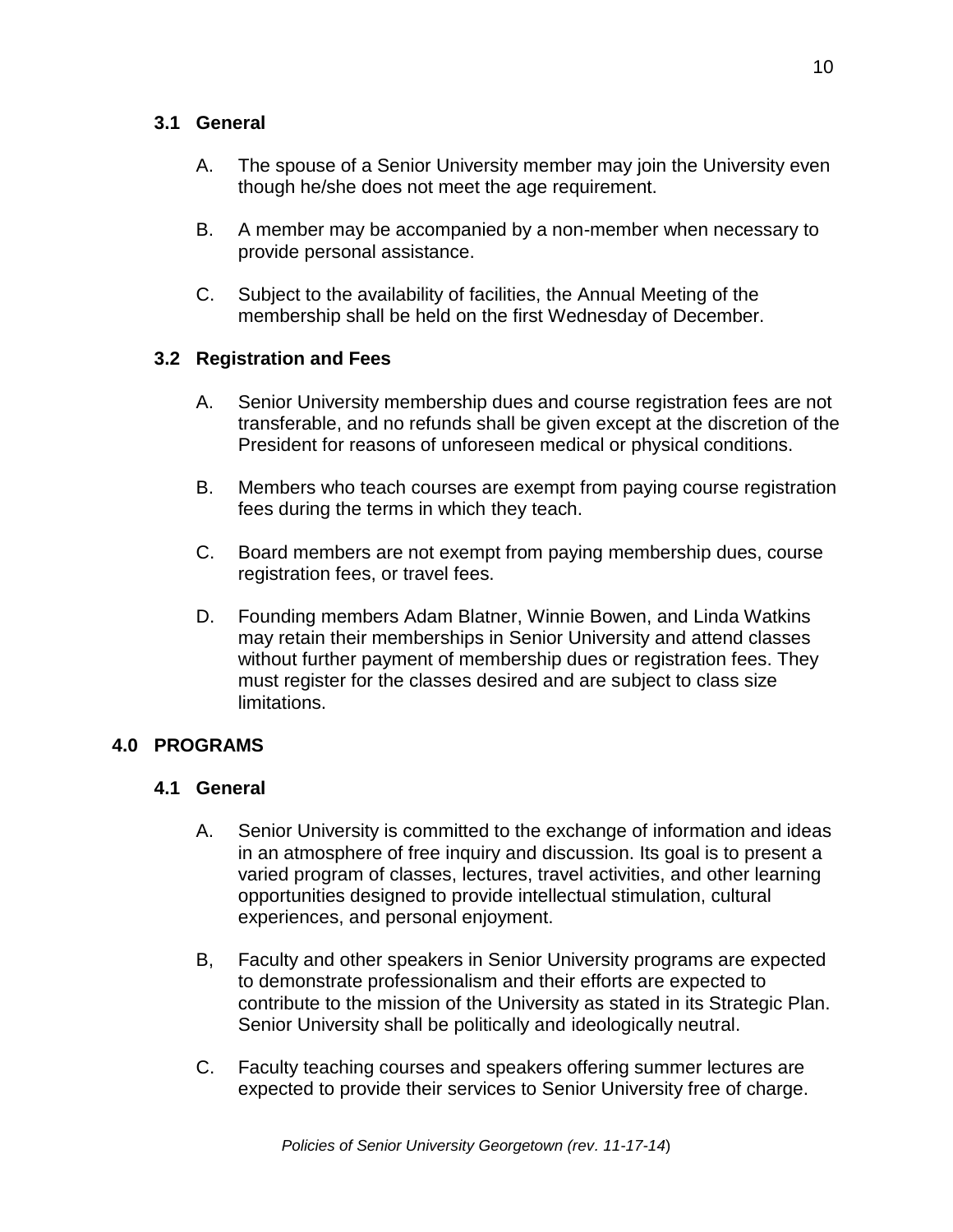However, an honorarium of \$50 shall be paid to each faculty member teaching a course in the fall or winter terms.

- D. An honorarium of up to \$500 may be paid to each speaker in the public lecture program at the discretion of the Lectures Committee.
- E. A budget to provide handouts and other instructional materials for use in Senior University courses and lectures shall be provided by the University.

# **4.2 Courses**

- A. Senior University courses shall be offered in two terms of six weeks each in the fall and winter. Classes shall be 60 minutes in length unless otherwise indicated.
- B. Subject to the availability of facilities, the fall term shall begin on the last Monday of September and the winter term shall begin on the last Monday of January.
- C. Senior University shall offer a summer term of one week comprising ten lectures of 60 minutes each.
- D. Subject to the availability of facilities, the summer term shall begin on the Monday following the first Friday of June.
- E. Current membership is required to enroll for Senior University classes or summer lectures.
- F. Members and non-members are invited to submit proposals to teach courses or present summer lectures by completing the form "Proposal To Teach a Course or Present a Lecture" available from the Office or on the Senior University website.

#### **4.3 Public Lectures**

- A. Senior University shall offer a program of lectures open free of charge to the public of all ages. Membership in Senior University is not required to participate in this program.
- B. Members and non-members are invited to submit proposals to present public lectures by completing the form "Proposal To Teach a Course or Present a Lecture" available from the Office or on the Senior University website.

#### **4.4 Travel**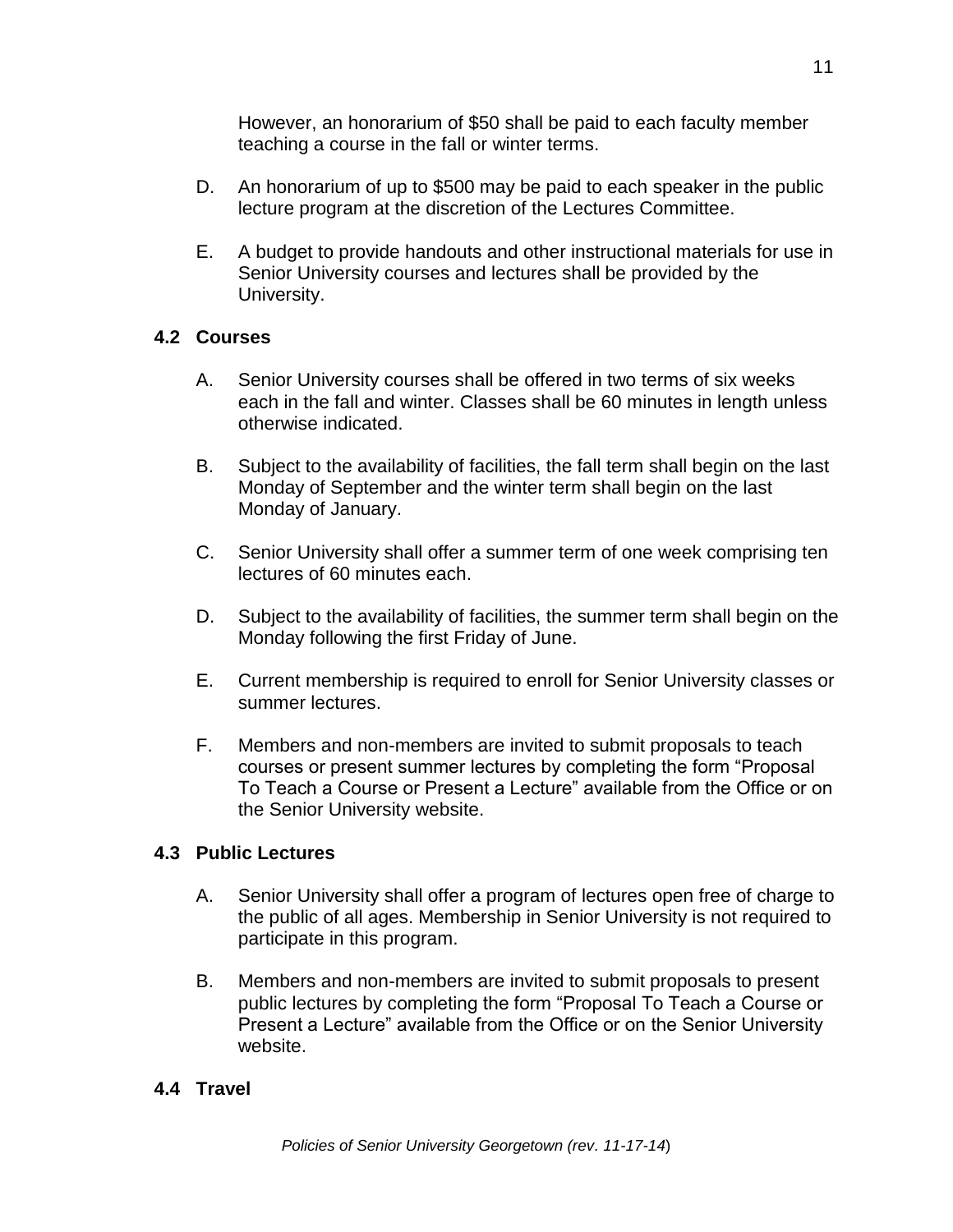- A. Senior University shall offer a program of travel experiences, in Texas and beyond, that provide variety, intellectual stimulation, and personal enjoyment. Each trip shall have an identifiable educational purpose.
- B. Current membership is required to participate in the Senior University travel program.
- C. Senior University trips shall be administered and conducted by a professional travel agency under a service agreement with Senior University. A copy of the most recent service agreement shall be attached as an appendix to this document.
- D. Because of liability considerations, alcoholic beverages shall not be served by Senior University on any trip.
- E. Every participant on a Senior University trip shall complete a form providing emergency medical and contact information before departure.

### **5.0 FINANCE**

#### **5.1 General**

- A. An annual review of the financial affairs of Senior University shall be performed by a qualified independent financial professional as soon as possible after the end of each calendar year in accordance with Bylaw 6.3 of Senior University. The results shall be reported to the Board immediately and to the membership at the next Annual Meeting.
- B. The Board shall accumulate reserve funds equal to the total operating budget of Senior University for the previous fiscal year. Reserve funds shall be defined as the total of funds held in the name of Senior University then on deposit in savings accounts and in certificates of deposit on the calculation date. If in any fiscal year the reserve funds total less than the actual expenses for the previous fiscal year, the budget for the following fiscal year shall allocate for reserves an amount equal to at least ten percent of the difference between the current reserve funds and the prior fiscal year's actual expenses.
- C. At each May meeting of the Board the Treasurer shall review the insurance coverage of Senior University, and the Board shall determine whether the types of insurance and the coverage limits for the University, the Board, and the members are adequate.
- D. Detailed current financial records for Senior University shall be maintained by the Administrator.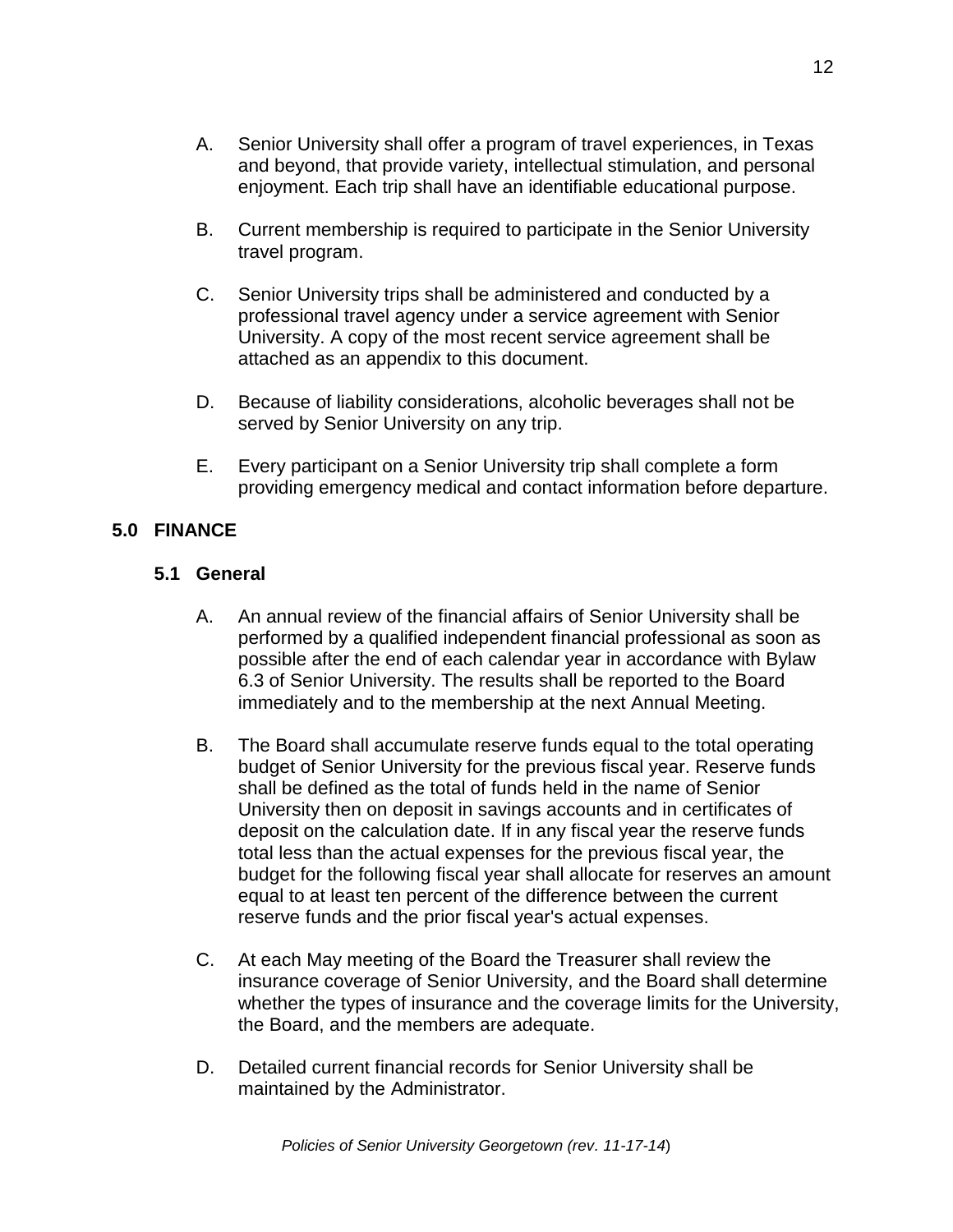- A. Prior to the beginning of each fiscal year the Board shall identify those individuals authorized to sign checks for the University during that year. These names shall be submitted promptly to the appropriate financial institutions and the names of previously authorized signers shall be removed. Only members of the Board may serve as authorized signers of checks.
- B. The Treasurer, in consultation with the Finance Committee, the committee chairs, and the Administrator, shall develop annual operating and capital budgets for Senior University for consideration and approval by the Board at its November meeting.
- C. At each Annual Meeting the Treasurer shall present to the members a written report on the financial status of the University that includes, at a minimum, a Statement of Financial Position and a Statement of Activities for the previous fiscal year. Each month, except July, the Treasurer shall present to the Board a Statement of Financial Position, a Statement of Activities, and a Budget- vs.-Actual Statement, each for the previous month, as well as a year-to-date Statement of Activities with a previousyear comparison.
- D. The cash basis of accounting shall be used by Senior University.
- E. All payments to Senior University shall be made by check or cash and not by credit or debit card.
- F. All checks payable to Senior University shall be deposited to the appropriate bank account within one week of receipt. All cash received by Senior University shall be deposited to the appropriate bank account within one week of receipt, or within two business days when funds reach a total at least \$250. In preparation for deposit, cash shall be counted by the Administrator and a member of the Board, or by two members of the Board, and placed in a sealed envelope marked with the amount, the date, and the signatures of both persons. In the event that no members of the Board are immediately available, the counting shall be delayed until at least one Board member is available, and every effort shall be made to secure Board members for this purpose as soon as possible.
- G. Checks and cash payments to Senior University shall be kept in a locked location until deposited.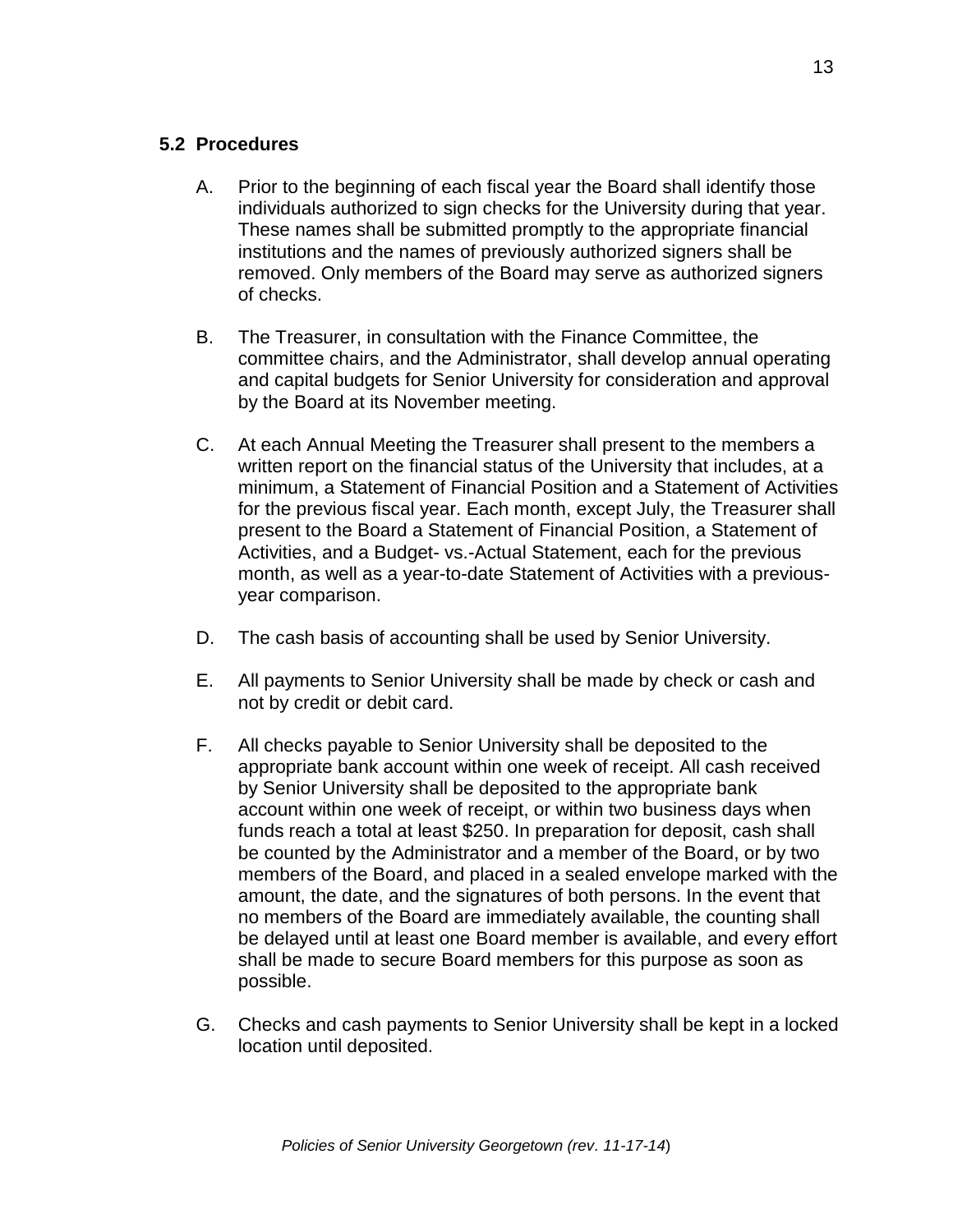- H. All bills shall be paid promptly. Checks for over \$500 shall require two authorized signatures. The officer or director most responsible for an expense over \$500 must authorize the payment in writing or, if an authorized signer, by signing the check, provided, however, that no director or officer may sign any check made payable to such officer or director. All unbudgeted expenses must be authorized by the Board prior to the commitment of funds.
- I. Any payment that exceeds its budgeted amount shall require the written approval of the Treasurer and, if over \$500, approval of the Board. Each check shall require an invoice or written request stating clearly the reason for the expenditure and providing appropriate supporting documentation.
- J. Authorized unbudgeted out-of-pocket expenses of Board members, faculty, speakers, and the Administrator shall be paid promptly and fully. Authorized expenses are defined as those approved in writing in advance by the President.
- K. All deposit slips and copies of checks shall be reviewed by the Treasurer for accuracy and completeness.

# **6.0 PROPERTY AND RECORDS**

# **6.1 Fixed Assets**

- A. All property of Senior University shall be protected from loss, damage, and theft at all times.
- B. No equipment or other fixed asset of Senior University may be lent to or used by members or non-members for any purpose other than use in classes, lectures, or other functions of Senior University.
- C. Senior University shall purchase, rather than lease or rent, fixed assets only when there is a clear cost-benefit rationale for doing so.
- D. Senior University shall maintain a current inventory of its equipment and other fixed assets together with the date of purchase, the purchase price, and the location of each item.
- **6.2 Records.** The records and documents of Senior University shall be retained according to the following schedule:

| <b>Senior University Records</b>                | Retention Time Frame |
|-------------------------------------------------|----------------------|
| Articles of Incorporation; Bylaws and Policies, | Permanently          |
| including revisions; strategic plans by year    |                      |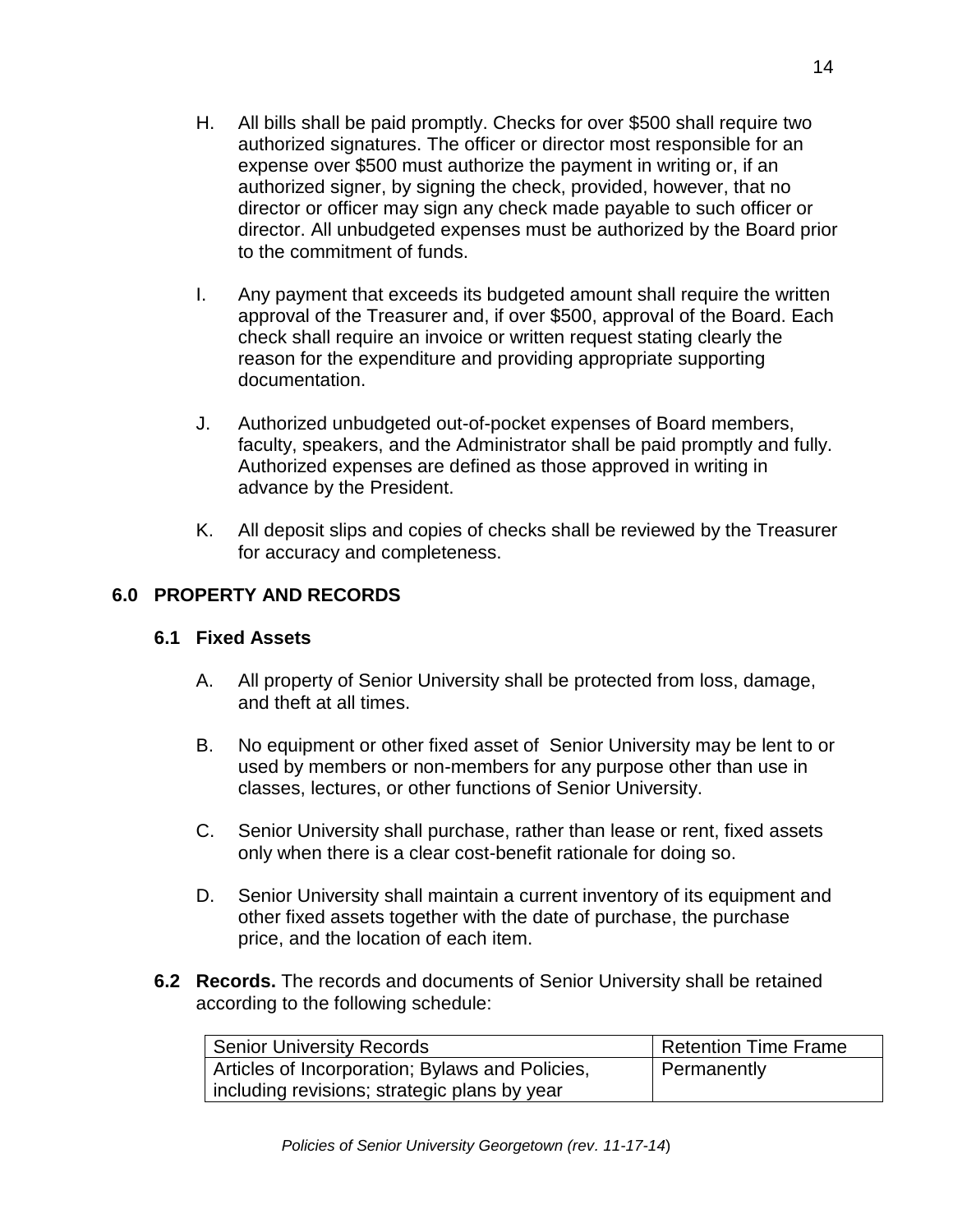| Board agendas, minutes, and attachments;                                                      | Permanently              |
|-----------------------------------------------------------------------------------------------|--------------------------|
| agendas and minutes of Annual Meetings                                                        |                          |
| Budgets, financial review reports, annual financial                                           | Permanently              |
| statements, federal tax forms, personal property tax                                          |                          |
| returns, deeds, and other property records                                                    |                          |
| Lists of Board members and officers by year, lists of                                         | Permanently              |
| committee members and chairs by year, lists of                                                |                          |
| membership and enrollment records                                                             |                          |
| Lists of course offerings, summer lectures, public                                            | Permanently              |
| lectures, trips, and other activities of Senior                                               |                          |
| University, with the dates, titles, and names of                                              |                          |
| presenters or leaders                                                                         |                          |
| Job descriptions, employment agreements, and                                                  | Permanently              |
| other materials related to the employment of                                                  |                          |
| Administrators                                                                                |                          |
| Presidents' reports, newsletters, and other<br>documents intended to facilitate communication | Permanently              |
|                                                                                               |                          |
| between the leadership and the membership                                                     |                          |
| Official and unofficial documents concerning                                                  | Permanently              |
| financial management, committee activities,<br>recruitment of members and Board members,      |                          |
|                                                                                               |                          |
| travel, practices and procedures, and other<br>documents likely to be of help to future Board |                          |
| members, committees, and Administrators                                                       |                          |
| Bank statements, deposit tickets, canceled checks,                                            | Seven years              |
| and annual financial data stored digitally                                                    |                          |
| General ledgers, journals, cash receipts, and cash                                            | Seven years              |
| disbursements                                                                                 |                          |
| Payroll records                                                                               | Seven years              |
| Annual fixed-time backups of financial reports                                                | Seven years              |
| The results of surveys                                                                        | Seven years              |
| The results of evaluations of course offerings,                                               | Seven years              |
| summer lectures, public lectures, trips, and other                                            |                          |
| activities of Senior University                                                               |                          |
| Contracts no longer active                                                                    | Five years               |
| Insurance policies no longer active                                                           | Five years               |
| Vendor invoices                                                                               | Five years               |
| <b>Bank reconciliations</b>                                                                   | Three years              |
| Monthly and quarterly fixed-time backups of                                                   | Most recent six quarters |
| financial records                                                                             |                          |

**6.3 Access.** All materials containing the results of evaluations of course offerings, summer lectures, public lectures, trips, and other activities of Senior University shall be accessible only to current members of the committee responsible for that activity and to the current President. No person shall disclose any information concerning the evaluation of specific individuals or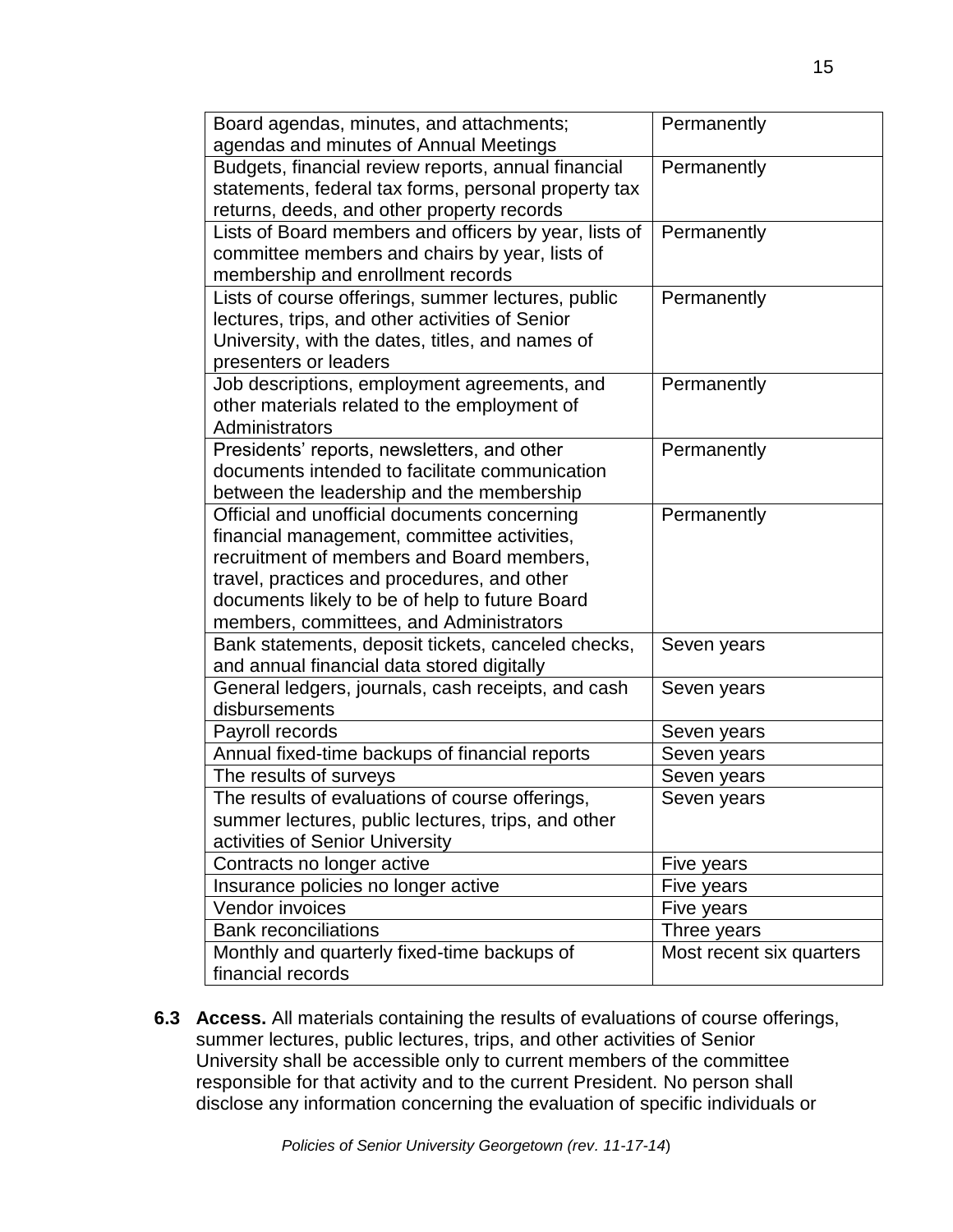courses to any person not authorized access to that information, and any committee members or President holding such materials in any form shall destroy them immediately on leaving that position.

#### **6.4 Storage**

- A. All equipment and records of Senior University shall be stored in the office of the University or in other secure storage space.
- B. Backups of financial records, membership records, and other documents considered essential to the operations of Senior University shall be stored in a secure off-site location.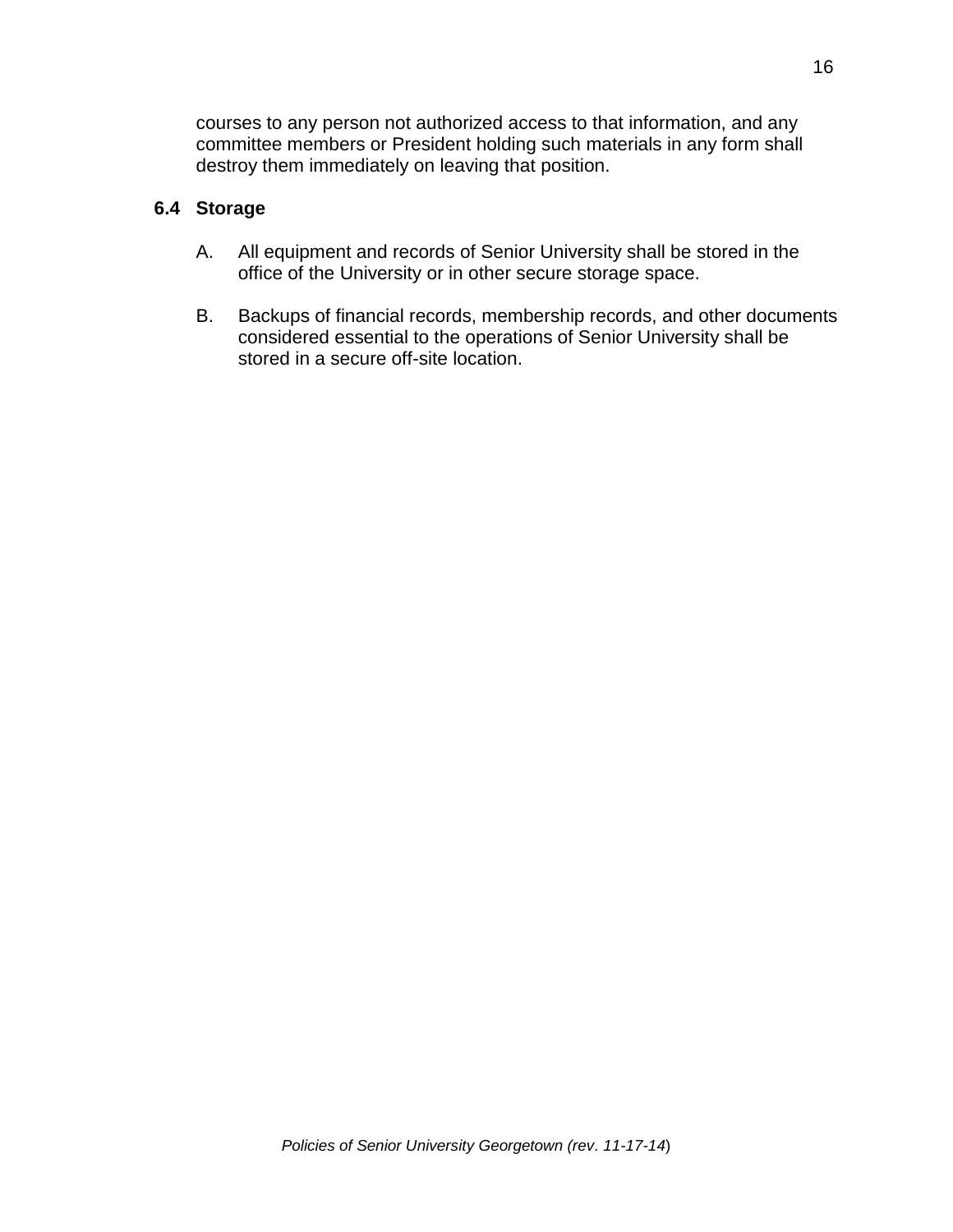# **APPENDIX 1—CALENDAR OF RESPONSIBILITIES**

Following is a calendar summarizing the major responsibilities of the Board, certain committees, and other parties. These responsibilities are expected to be completed at or prior to the monthly meeting of the Board except as noted.

| <b>Board</b>                                                                  | Jan | Feb | Mar I | Apr | May     | Jun | Jul | Aug | Sep | Oct | <b>Nov</b> | Dec     |
|-------------------------------------------------------------------------------|-----|-----|-------|-----|---------|-----|-----|-----|-----|-----|------------|---------|
| Appoint a financial professional to review the University's<br>1 <sub>1</sub> | X   |     |       |     |         |     |     |     |     |     |            |         |
| financial procedures pursuant to Bylaw 6.3                                    |     |     |       |     |         |     |     |     |     |     |            |         |
| 2. Approve the report of the Treasurer concerning the                         |     |     |       |     | $\sf X$ |     |     |     |     |     |            |         |
| adequacy of the insurance coverage of Senior University                       |     |     |       |     |         |     |     |     |     |     |            |         |
| 3. Approve the report of the financial professional forwarded                 |     |     |       |     |         |     |     | X   |     |     |            |         |
| by the Finance Committee                                                      |     |     |       |     |         |     |     |     |     |     |            |         |
| 4. Receive a progress report from the Nominating Committee                    |     |     |       |     |         |     |     |     | X   |     |            |         |
| regarding prospective candidates for Board membership for the                 |     |     |       |     |         |     |     |     |     |     |            |         |
| following year                                                                |     |     |       |     |         |     |     |     |     |     |            |         |
| 5. Approve changes in the Travel Agency service agreement                     |     |     |       |     |         |     |     |     |     | X   |            |         |
| recommended by the Travel Committee or renew the                              |     |     |       |     |         |     |     |     |     |     |            |         |
| agreement                                                                     |     |     |       |     |         |     |     |     |     |     |            |         |
| 6. Approve the report on the review of the Administrator                      |     |     |       |     |         |     |     |     |     |     | X          |         |
| submitted by the Executive Committee                                          |     |     |       |     |         |     |     |     |     |     |            |         |
| Approve the budget for the following year recommended by<br>7.                |     |     |       |     |         |     |     |     |     |     | X          |         |
| the Finance Committee                                                         |     |     |       |     |         |     |     |     |     |     |            |         |
| Approve changes in the Bylaws and policies recommended<br>8.                  |     |     |       |     |         |     |     |     |     |     | $\sf X$    |         |
| by the Bylaws and Policies Committee                                          |     |     |       |     |         |     |     |     |     |     |            |         |
| 9. Approve the slate of candidates recommended by the                         |     |     |       |     |         |     |     |     |     |     | $\sf X$    |         |
| Nominating Committee for Board membership for the following                   |     |     |       |     |         |     |     |     |     |     |            |         |
| year                                                                          |     |     |       |     |         |     |     |     |     |     |            |         |
| 10. Elect officers for the following year from the slate                      |     |     |       |     |         |     |     |     |     |     | X          |         |
| recommended by the Nominating Committee                                       |     |     |       |     |         |     |     |     |     |     |            |         |
| 11. Approve the Strategic Plan recommended by the Strategic                   |     |     |       |     |         |     |     |     |     |     |            | X       |
| Planning Committee for the following year                                     |     |     |       |     |         |     |     |     |     |     |            |         |
| 12. Approve a calendar for meetings of the Board and set a                    |     |     |       |     |         |     |     |     |     |     |            | $\sf X$ |
| date for the Annual Meeting of the membership for the following               |     |     |       |     |         |     |     |     |     |     |            |         |
| year as recommended by the Administrator                                      |     |     |       |     |         |     |     |     |     |     |            |         |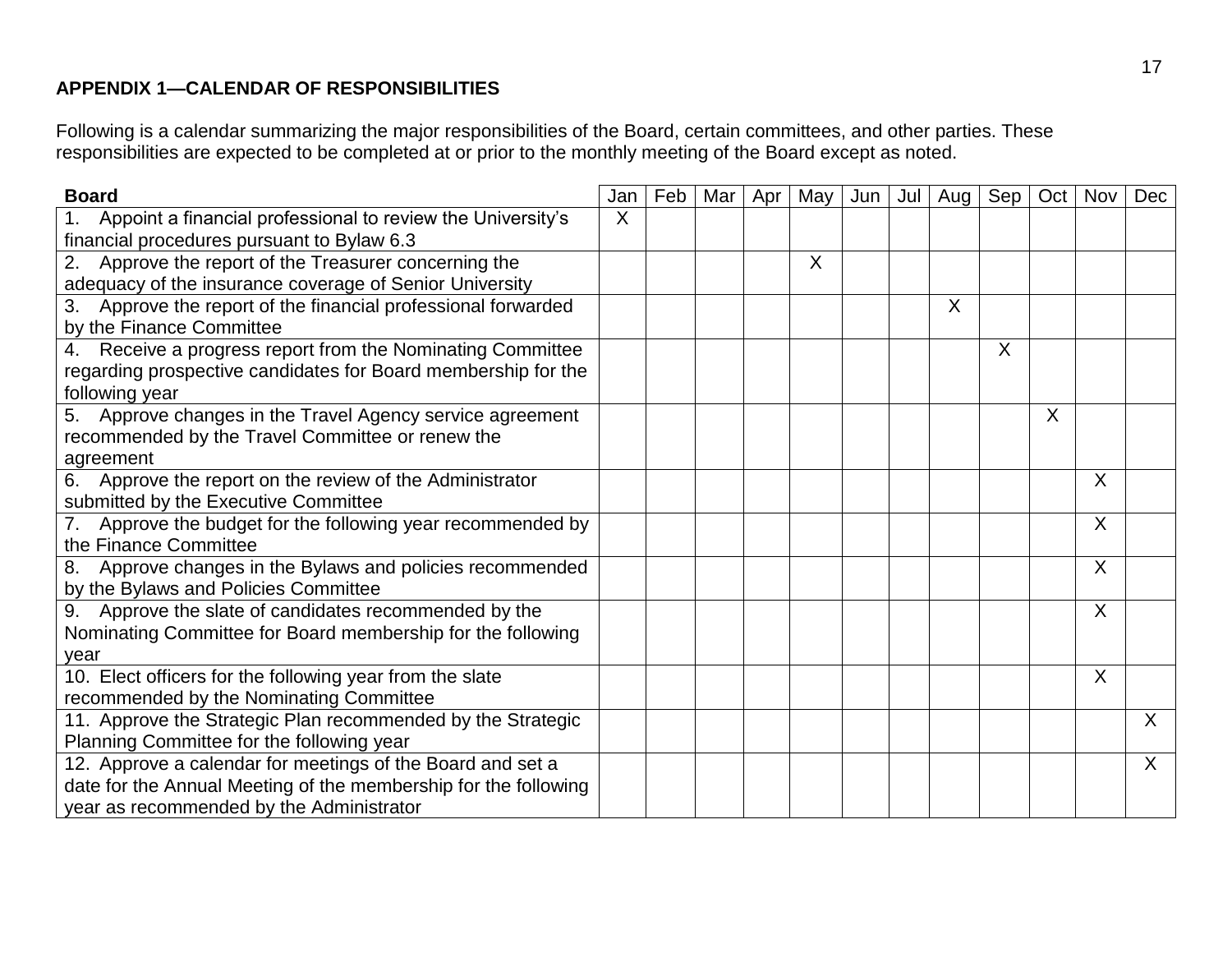| <b>Executive Committee</b>                                      | Jan. | rep | lviar i | Apr I May |  | $ $ Jun $ $ Jul $ $ Aug $ $ | <b>SED</b> I | UCT   NOV | Dec l |
|-----------------------------------------------------------------|------|-----|---------|-----------|--|-----------------------------|--------------|-----------|-------|
| Conduct a performance review of the Administrator               |      |     |         |           |  |                             |              |           |       |
|                                                                 |      |     |         |           |  |                             |              |           |       |
| Submit to the Board a report on the performance review of<br>2. |      |     |         |           |  |                             |              |           |       |
| the Administrator                                               |      |     |         |           |  |                             |              |           |       |

| <b>Treasurer and Finance Committee</b>                                                                                        | Jan     | Feb | Mar | Apr | May | Jun | Jul     | Aug | Sep | Oct | Nov | Dec |
|-------------------------------------------------------------------------------------------------------------------------------|---------|-----|-----|-----|-----|-----|---------|-----|-----|-----|-----|-----|
| 1. Submit a financial report to the Board including a balance<br>sheet and a report of cash flow and other financial activity | X       |     | X   | X   | X   | X   |         | X   | Χ   | X   | Χ   |     |
| 2. Recommend to the Board a financial professional pursuant<br>to Bylaw 6.3                                                   | $\sf X$ |     |     |     |     |     |         |     |     |     |     |     |
| 3. Conduct a review of the adequacy of the insurance<br>coverage of Senior University                                         |         |     |     | X   |     |     |         |     |     |     |     |     |
| 4. Submit to the Board a report concerning the adequacy of<br>the insurance coverage of Senior University                     |         |     |     |     | X   |     |         |     |     |     |     |     |
| 5. Submit IRS Form 990 (by May 15)                                                                                            |         |     |     |     | X   |     |         |     |     |     |     |     |
| Receive the report of the financial professional<br>6.                                                                        |         |     |     |     |     |     | $\sf X$ |     |     |     |     |     |
| Obtain approval by the Board of the report of the financial<br>7.<br>professional                                             |         |     |     |     |     |     |         | X   |     |     |     |     |
| Prepare a budget for the following year<br>8.                                                                                 |         |     |     |     |     |     |         |     |     | X   |     |     |
| Obtain approval by the Board of the proposed budget for<br>9.<br>the following year                                           |         |     |     |     |     |     |         |     |     |     | Χ   |     |

| <b>Financial Professional</b>                              | Jan          | Feb | Mar | Apr $\vert$ | Mav | $Jun$ $Jul$ | Aug | Sep   Oct   Nov |  | Dec |
|------------------------------------------------------------|--------------|-----|-----|-------------|-----|-------------|-----|-----------------|--|-----|
| Accept appointment pursuant to Senior University Bylaw     | $\checkmark$ |     |     |             |     |             |     |                 |  |     |
| 6.3                                                        |              |     |     |             |     |             |     |                 |  |     |
|                                                            |              |     |     |             |     |             |     |                 |  |     |
| Submit a report to the Finance Committee pursuant to<br>2. |              |     |     |             |     |             |     |                 |  |     |
| Senior University Bylaw 6.3                                |              |     |     |             |     |             |     |                 |  |     |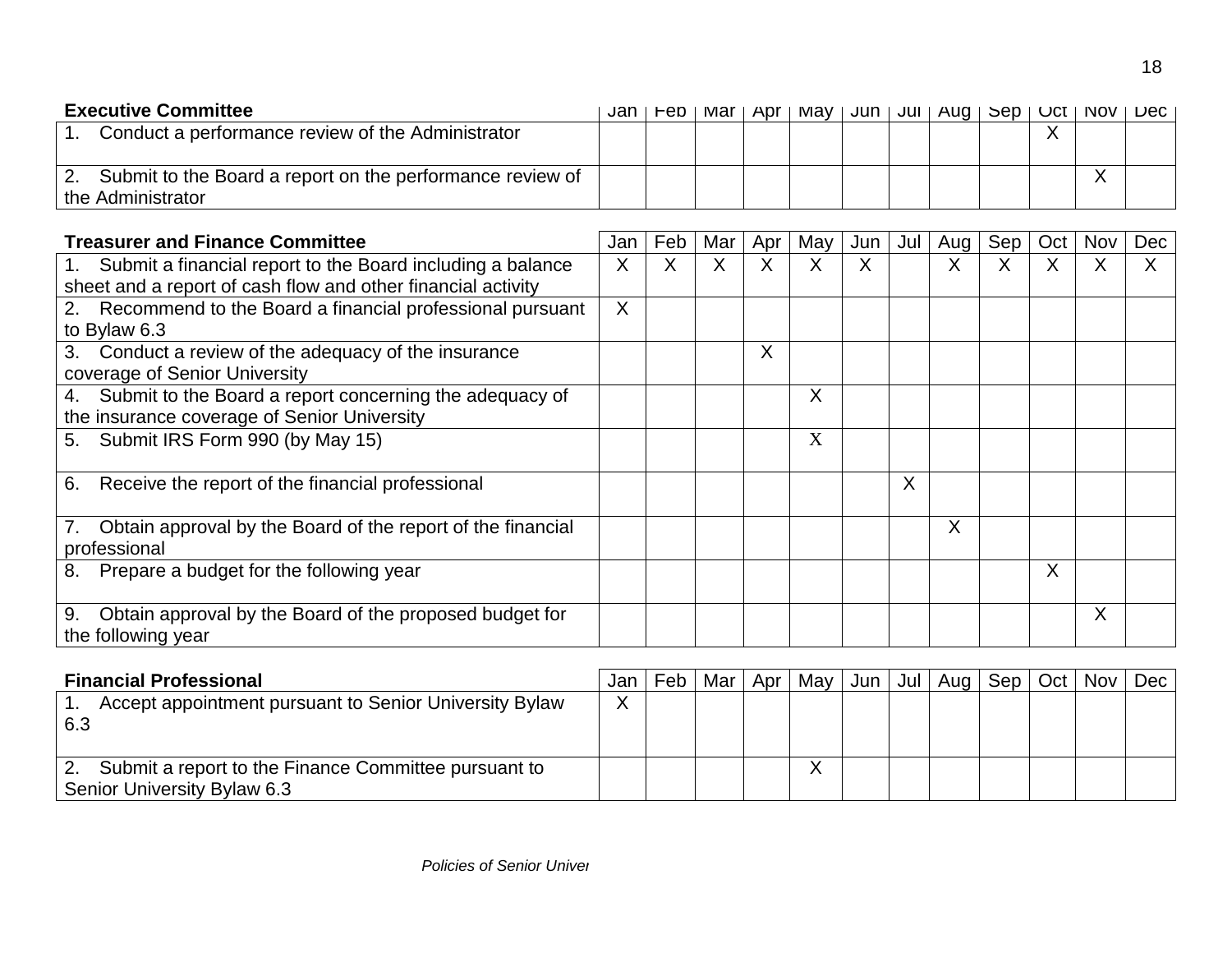| <b>Nominating Committee</b>                                  | Jall | -60 | IVIdI I | $API$   $IVI$ | l Juli I | JUI   AUY | l aeh l | <b>UGLI INUV</b> | <b>LUCU</b> |
|--------------------------------------------------------------|------|-----|---------|---------------|----------|-----------|---------|------------------|-------------|
| 1. Submit to the Board a progress report regarding           |      |     |         |               |          |           |         |                  |             |
| nominations for Board membership for the following year      |      |     |         |               |          |           |         |                  |             |
| 2. Recommend to the Board a slate of candidates for Board    |      |     |         |               |          |           |         |                  |             |
| membership for the following year                            |      |     |         |               |          |           |         |                  |             |
| 3. Recommend to the Board a slate of candidates for officers |      |     |         |               |          |           |         |                  |             |
| of Senior University for the following year                  |      |     |         |               |          |           |         |                  |             |

| <b>Bylaws and Policies Committee</b>                            | Jan | Feb | Mar I | Apr | May l |  | Jun   Jul   Aug | Sep   Oct   Nov |  | $Dec \mid$ |
|-----------------------------------------------------------------|-----|-----|-------|-----|-------|--|-----------------|-----------------|--|------------|
| Review the Bylaws and Policies of Senior University and         |     |     |       |     |       |  |                 |                 |  |            |
| prepare recommended changes for the following year              |     |     |       |     |       |  |                 |                 |  |            |
| Obtain approval by the Board of changes in the Bylaws and<br>2. |     |     |       |     |       |  |                 |                 |  |            |
| policies                                                        |     |     |       |     |       |  |                 |                 |  |            |

| <b>Strategic Planning Committee</b>                        | Jan | Feb | Mar | Apr   May |  | $ $ Jun $ $ Jul $ $ Aug $ $ Sep $ $ Oct $ $ | Nov | Dec |
|------------------------------------------------------------|-----|-----|-----|-----------|--|---------------------------------------------|-----|-----|
| Review the Strategic Plan of Senior University and prepare |     |     |     |           |  |                                             |     |     |
| recommended changes for the following year                 |     |     |     |           |  |                                             |     |     |
| Obtain approval by the Board of the Strategic Plan for the |     |     |     |           |  |                                             |     |     |
| following year                                             |     |     |     |           |  |                                             |     |     |

| <b>Travel Committee</b>                                                 | Jan | Feb | Mar | Apr   May   Jun   Jul   Aug   Sep   Oct |  |  | Nov Dec |  |
|-------------------------------------------------------------------------|-----|-----|-----|-----------------------------------------|--|--|---------|--|
| Review the Travel Agency service agreement and prepare                  |     |     |     |                                         |  |  |         |  |
| recommended changes for the following year                              |     |     |     |                                         |  |  |         |  |
| Obtain approval by the Board of changes in the Travel<br>$^{\prime}$ 2. |     |     |     |                                         |  |  |         |  |
| Agency service agreement or renewal of the agreement                    |     |     |     |                                         |  |  |         |  |

| ident                                                               | Jan | -eb | Mar | Apr | Mav | Jun | Jul | Aua<br>. . | Sep | Oct | Nov | Dec |
|---------------------------------------------------------------------|-----|-----|-----|-----|-----|-----|-----|------------|-----|-----|-----|-----|
| I members of the standing of<br>committees<br>Appoint<br>chairs and |     |     |     |     |     |     |     |            |     |     |     |     |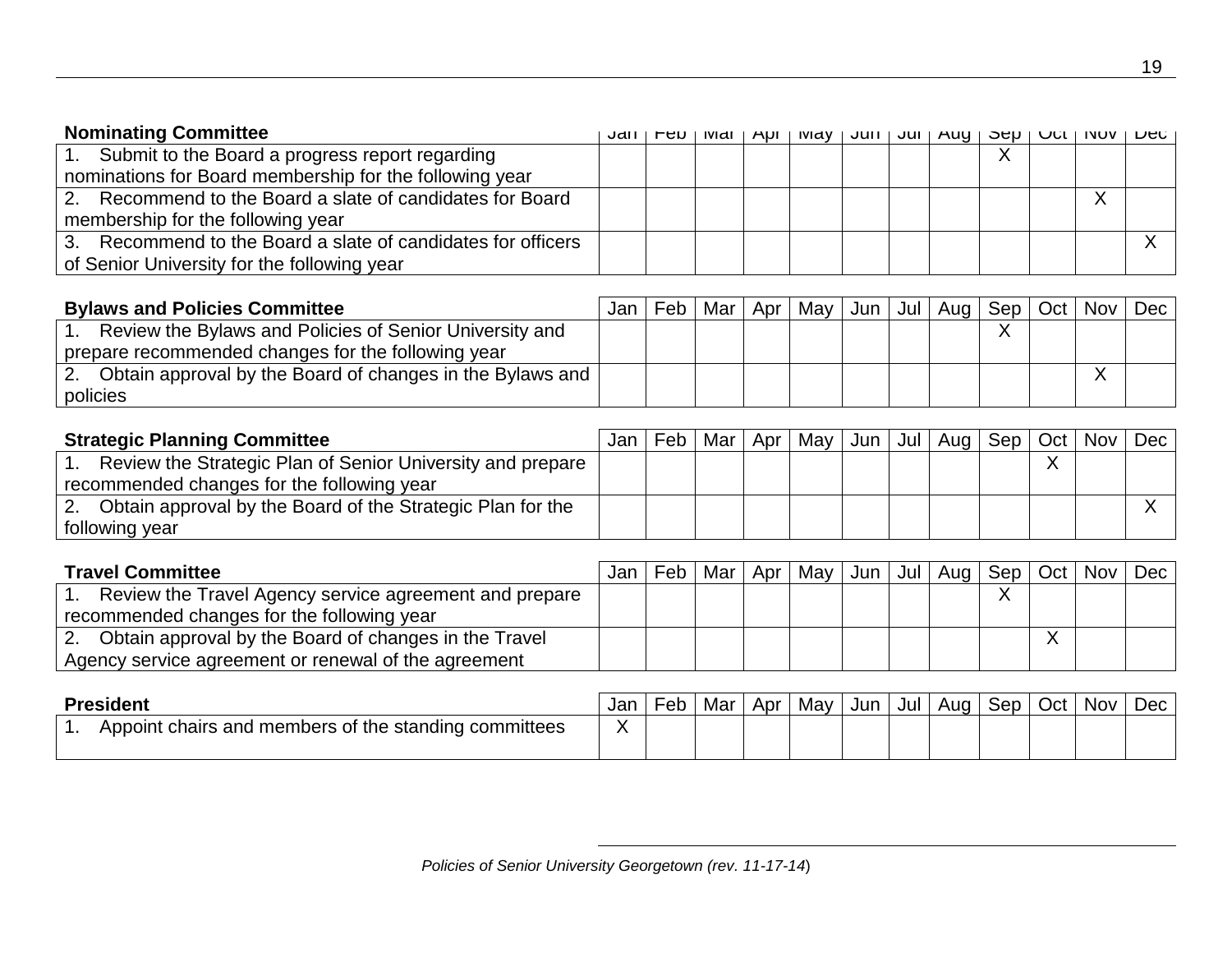| Administrator                                                  | JdH | ∙en | <b>IVIAI</b>      | <b>ADI</b> | <b>IVIAV</b> | Juli I | Jul | Aug L | OAN I | UUL | <b>INOV</b> | <b>DAC</b> |
|----------------------------------------------------------------|-----|-----|-------------------|------------|--------------|--------|-----|-------|-------|-----|-------------|------------|
| 1. Confirm the physical presence of each item of equipment     |     |     | $\checkmark$<br>∧ |            |              |        |     |       |       |     |             |            |
| and fixed assets belonging to Senior University each July, and |     |     |                   |            |              |        |     |       |       |     |             |            |
| report any discrepancies to the President.                     |     |     |                   |            |              |        |     |       |       |     |             |            |
| 2. Invite the membership to nominate candidates for the        |     |     |                   |            |              |        |     |       |       | ∧   |             |            |
| Board by petition for the following year pursuant to Senior    |     |     |                   |            |              |        |     |       |       |     |             |            |
| University Bylaw 3.5                                           |     |     |                   |            |              |        |     |       |       |     |             |            |
| 3. Submit to the Board a proposed calendar for Board           |     |     |                   |            |              |        |     |       |       |     |             |            |
| meetings and a date for the Annual Meeting for the following   |     |     |                   |            |              |        |     |       |       |     |             |            |
| year                                                           |     |     |                   |            |              |        |     |       |       |     |             |            |

| <b>Membership</b>                           | Jan | ⊦et | Mar | Apr | May | Jun | Jul | Aug I | Sep | Oct | Nov | <b>Dec</b> |
|---------------------------------------------|-----|-----|-----|-----|-----|-----|-----|-------|-----|-----|-----|------------|
| Elect Board members (at the Annual Meeting) |     |     |     |     |     |     |     |       |     |     |     |            |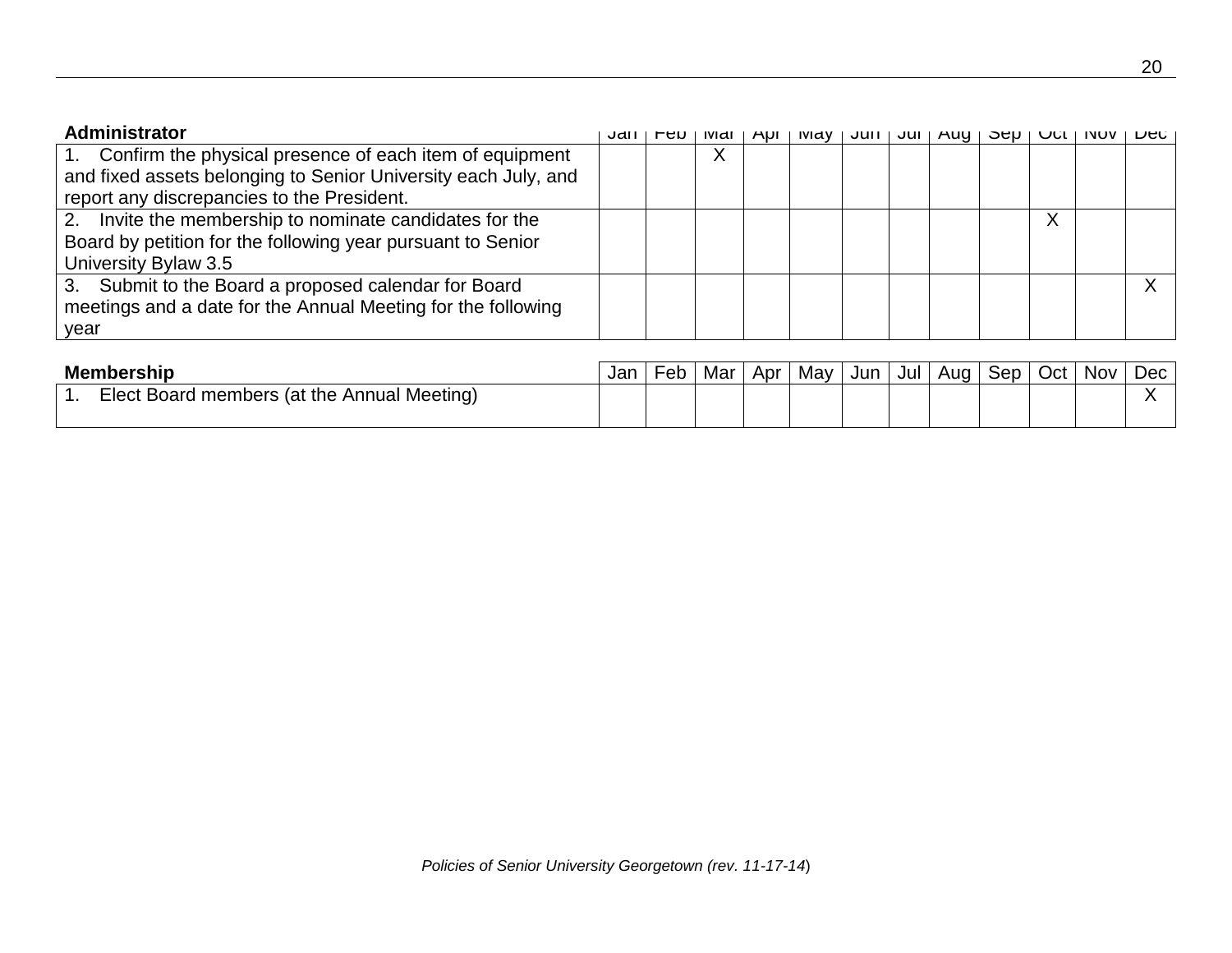# **APPENDIX 2—JOB DESCRIPTION OF THE ADMINISTRATOR**

Under the supervision of the President of Senior University, and reporting to the President, the Administrator provides a wide variety of administrative and support services. This document is intended to outline the skills and knowledge required as well as the duties and responsibilities of the position. The duties and responsibilities may be interpreted by the President and revised by the Board of Directors as necessary to meet changes in the circumstances or needs of the University.

# SKILLS AND KNOWLEDGE REQUIRED

- 1. Ability to communicate effectively, both orally and in writing
- 2. Ability to interact effectively with the diverse internal and external constituencies of Senior University and to project a favorable image of the University
- 3. Skill in managing an office, including responding to messages and communications in a timely manner
- 4. Familiarity with the current electronic and data management technology necessary in office management
- 5. Ability to maintain confidentiality
- 6. Ability to undertake light physical activity.

# DUTIES AND RESPONSIBILITIES

- 1. Maintain the office of Senior University in accordance with the Bylaws and policies of the University and perform the customary duties of a receptionist in the office.
- 2. Interact directly with Senior University members and non-members in writing, by telephone, or in electronic or face-to-face settings with the objective of answering questions, resolving problems, or dealing with issues promptly and in a mutually satisfactory manner insofar as possible.
- 3. Perform the customary duties of a secretary, including (1) drafting, editing and filing reports, correspondence, and other documents; and (2) generating, entering, and processing data.
- 4. Maintain the records of Senior University, including the archived records and backups as specified elsewhere in this document.
- 5. Maintain strict confidentiality when required and use discretion at all times in handling information that may reflect on a member or group within Senior University.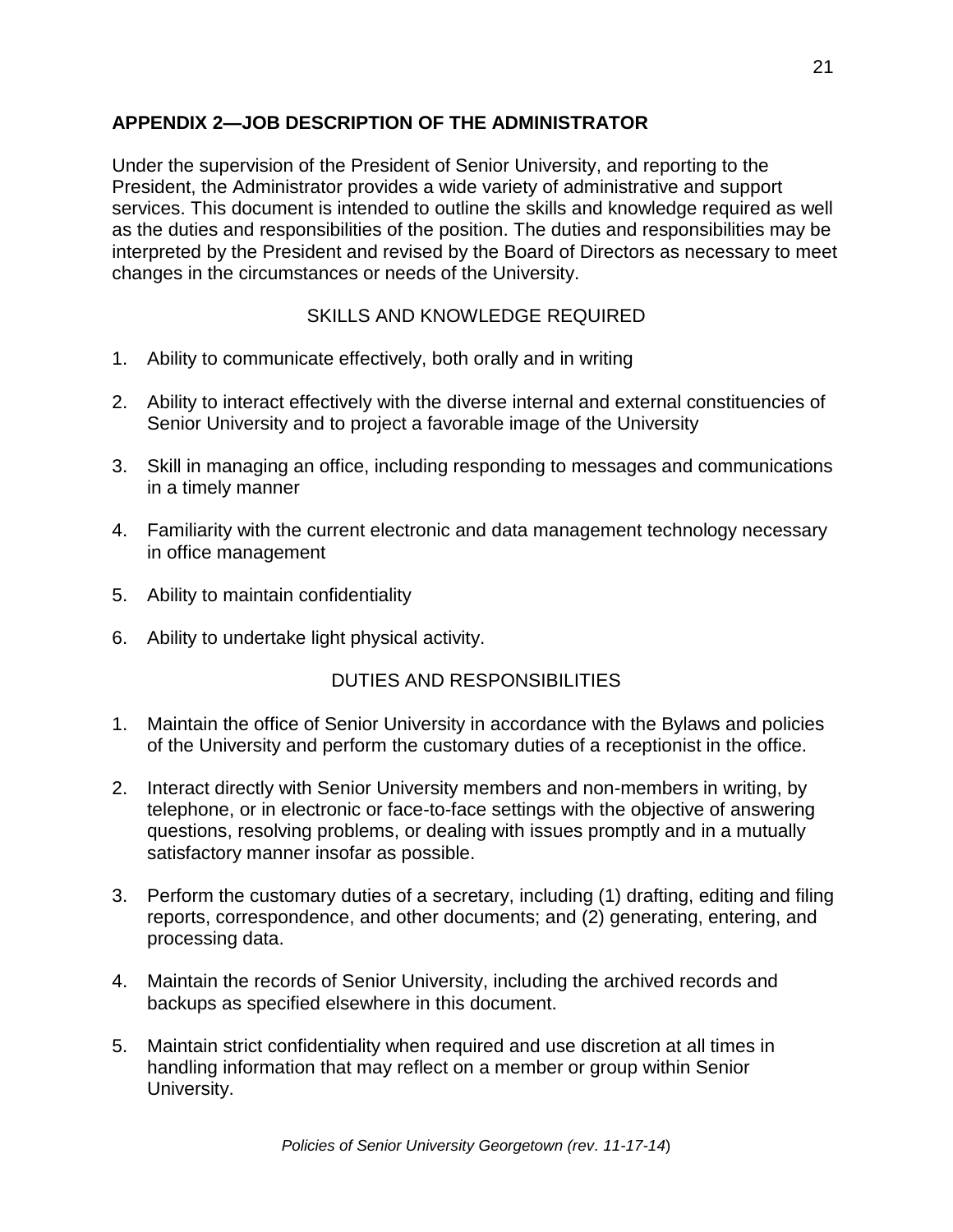- 6. Make the logistical arrangements for the Annual Meeting and the meetings of the Board, and provide support for the Board including the distribution of agendas, minutes, and related documents.
- 7. Assist in coordinating arrangements for Senior University courses, lectures, and other events as directed, and copy or arrange for copying instructional materials as necessary.
- 8. Provide support for the officers, Board members, and committee chairs of Senior University in response to requests.
- 9. Ensure that Senior University is in compliance with all requirements of its Bylaws and policies, and point out any actual or potential non-compliance to an appropriate officer.
- 10. Perform such other reasonable and appropriate duties as may be directed by the President.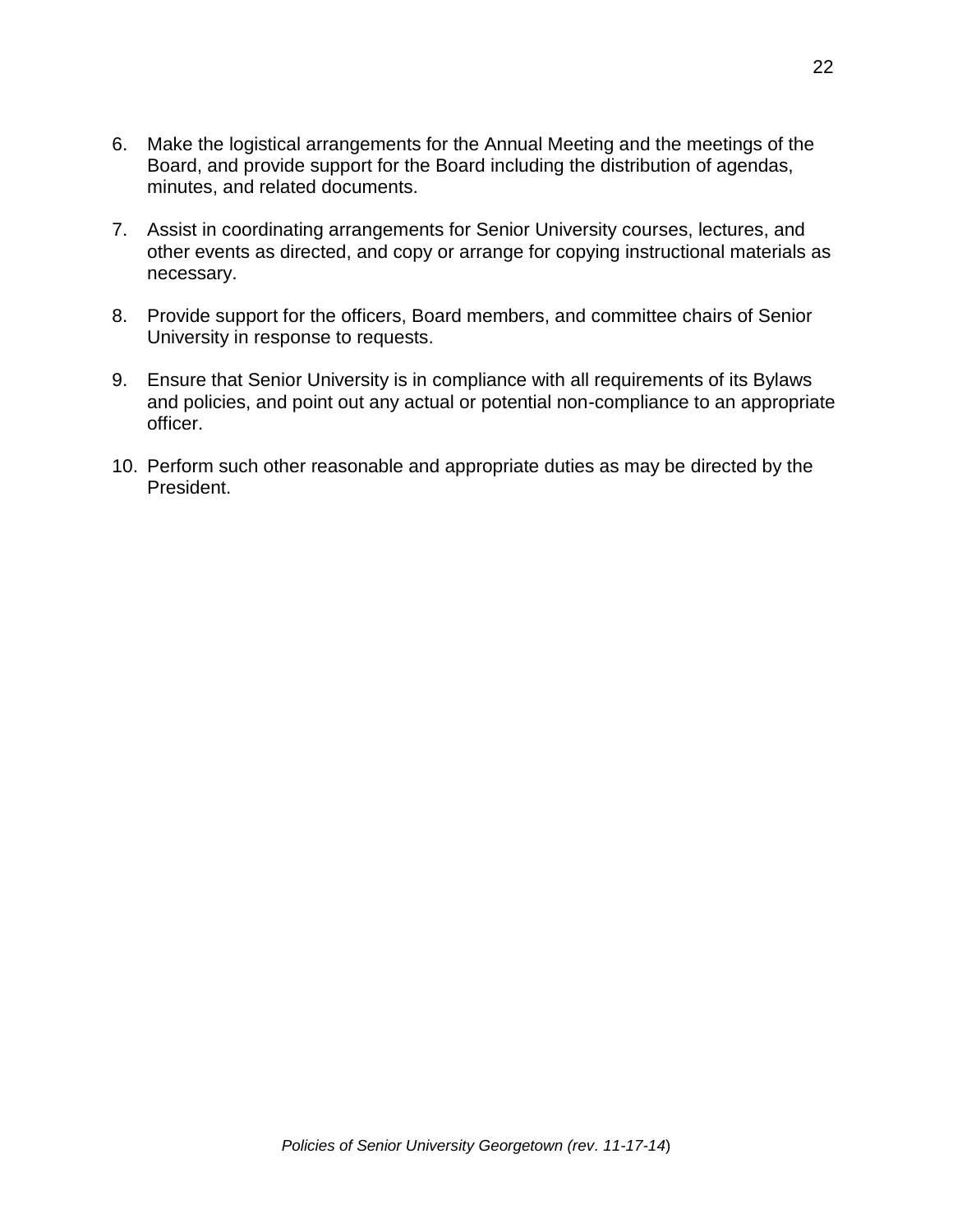# **APPENDIX 3—TRAVEL AGENCY SERVICE AGREEMENT**

### **Agreement for Services Rendered**

(Revised and Approved October 20, 2014)

This agreement is entered into by Precision Travel, Inc. represented by Babs Cape (hereinafter referred to as "Precision") and Senior University Georgetown (hereinafter referred to as "SrU") on this date,

Precision's place of business is 7557 Rambler Road, Suite 150, Dallas, Texas 75231- 4111.

SrU's place of business is the Prothro Bldg., Suite 164, 1001 East University Ave., Georgetown, Texas 78626.

SrU hereby engages Precision to provide services described herein under "Scope and Manner of Services". Precision hereby agrees to provide SrU with such services in exchange for consideration described herein under "Payment for Services Rendered".

# **Scope and Manner of Services**

Services to be provided by Precision: plan, execute, and host travel opportunities for SrU. Precision's principal contact with SrU will be the Chair of SrU's Travel Committee. Precision will advise the Chair of proposed trips prior to making detailed plans. Precision must obtain approval from the Chair of the Travel Committee or, in the Chair's absence, the President of SrU prior to finalizing a proposed trip. If approved, Precision will provide, to SrU's Administrator, all details of the trip, including dates, cost, and itinerary, so that SrU's Administrator can prepare and disseminate all pertinent information to the membership of SrU. As members register for the trips, SrU's Administrator will advise Precision, according to a schedule agreed upon by the Administrator and Precision, the number of registrants for the trip to enable Precision to revise any details of the trip to accommodate the projected number of registrants.

#### **Payment for Services Rendered**

All monies paid by travelers will be collected by SrU. Precision may request advance payments of up to 75% of anticipated income for the trip. In no case will the amount of money requested as advance payments exceed the amount of money collected by SrU for the trip, except for overnight trips requiring long term reservations. For these trips, advance payments of up to \$3,000 may be requested by Precision and granted by SrU if approved by two of the following three SrU board members: the Chair of the Travel Committee, the Chair of the Finance Committee, the President of SrU.

If the trip is cancelled, for any reason, Precision will refund the advance payment less cancellation fees, if any, to SrU within 60 days of the date of cancellation of the trip. Cancellation fees, if any, will be negotiated between Precision and SrU.